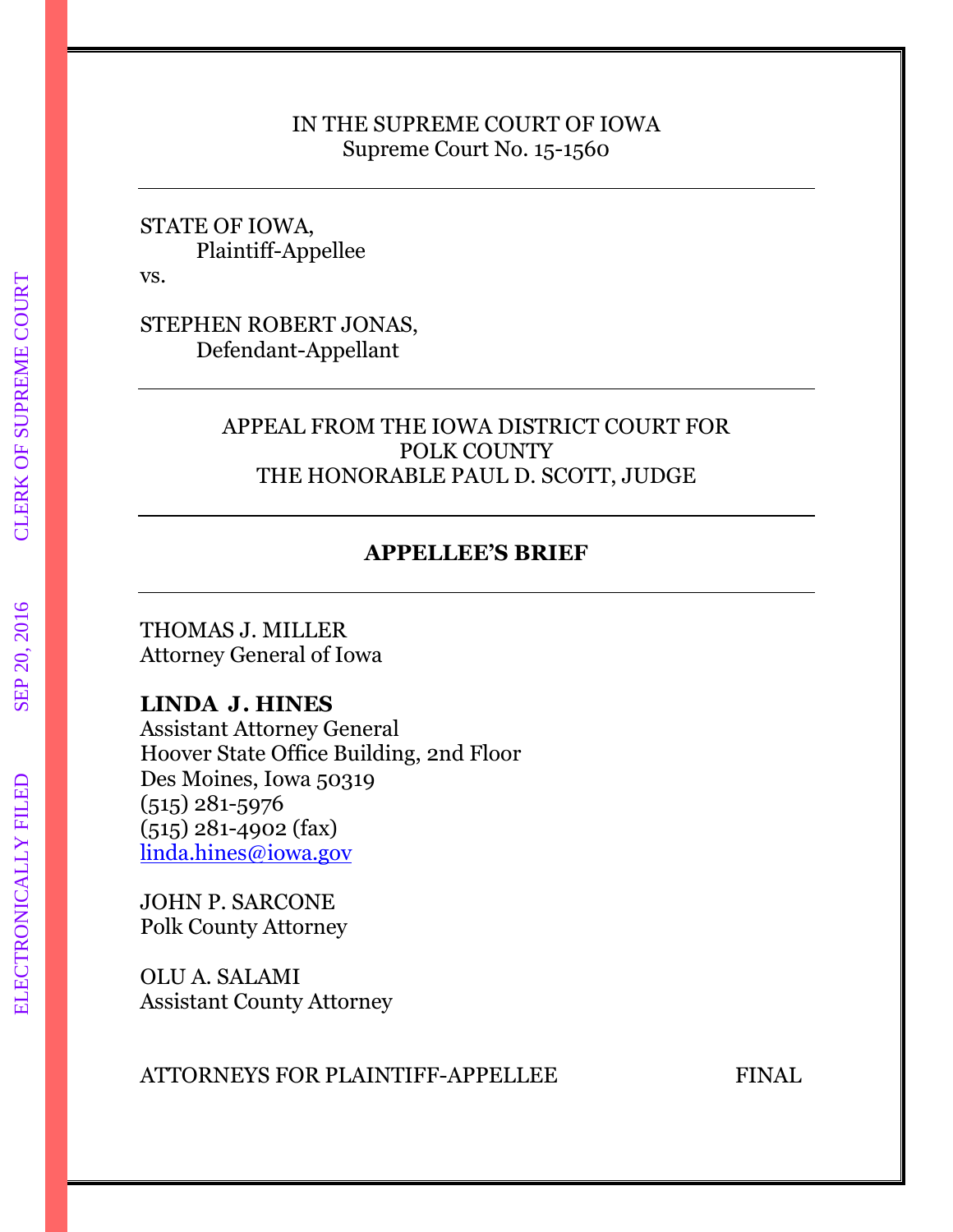# **CERTIFICATE OF SERVICE**

<span id="page-1-0"></span>On the 20th day of September, 2016, the State served the within Appellee's Brief and Argument on all other parties to this appeal by emailing one copy thereof to the respective counsel for said parties and by mail to the *pro se* defendant:

Stephen Robert Jonas No. 6873223 Ft. Dodge Correctional Facility 1550 L Street Ft. Dodge, Iowa 50501

 $\frac{1}{2}$ 

**LINDA J. HINES** Assistant Attorney General Hoover State Office Bldg., 2nd Fl. Des Moines, Iowa 50319 (515) 281-5976 [linda.hines@iowa.gov](mailto:linda.hines@iowa.gov)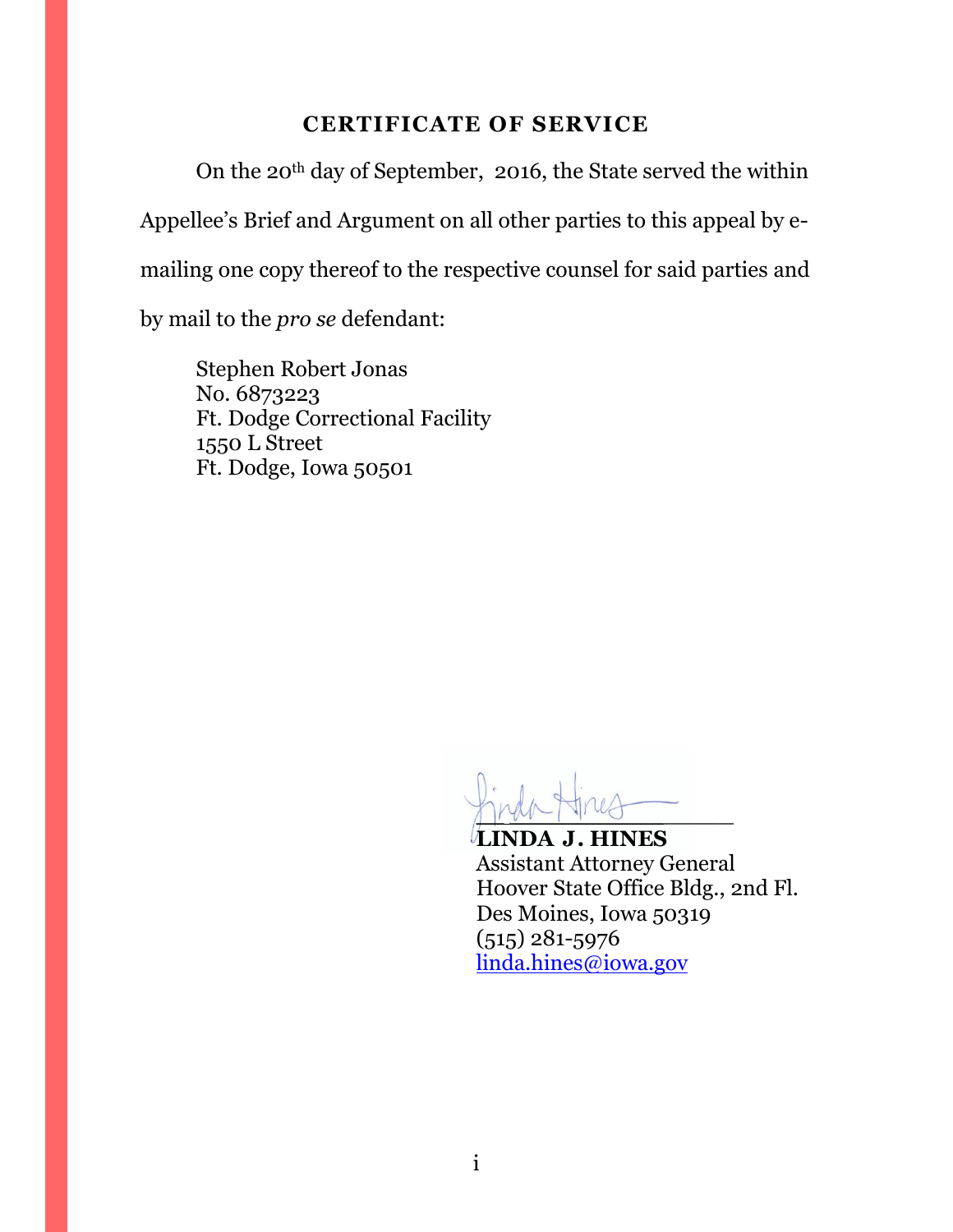# **TABLE OF CONTENTS**

| STATEMENT OF THE ISSUES PRESENTED FOR REVIEW 1                                                                   |
|------------------------------------------------------------------------------------------------------------------|
|                                                                                                                  |
|                                                                                                                  |
|                                                                                                                  |
| I. The District Court Did Not Err in Overruling Jonas'<br><b>Motion to Strike a Potential Juror for Cause 12</b> |
|                                                                                                                  |
| II. The State Proved Beyond a Reasonable Doubt that                                                              |
| <b>III. Counsel Was Not Ineffective for Failing to Object to</b><br>Alleged Prosecutorial Misconduct30           |
| IV. The District Court Did Not Err in Denying Jonas'                                                             |
|                                                                                                                  |
|                                                                                                                  |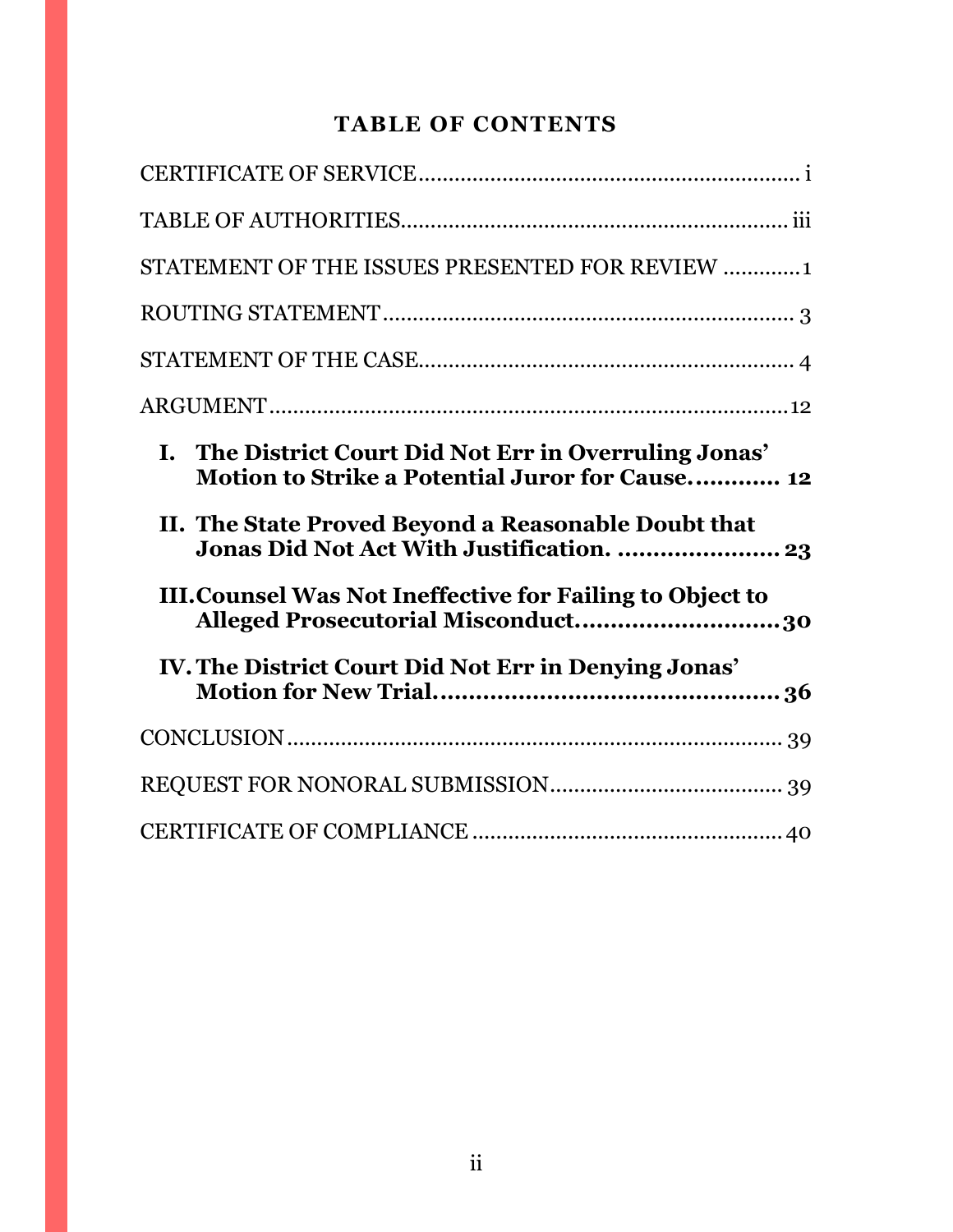# **TABLE OF AUTHORITIES**

# <span id="page-3-0"></span>**Federal Cases**

| United States v. Martinez-Salazar, 528 U.S. 304 (2000)  19, 20, 21 |  |
|--------------------------------------------------------------------|--|

# **State Cases**

| People v. Fernandez, 304 A.D.2d 504 (N.Y. Sup. App. Div. 2003) 38 |
|-------------------------------------------------------------------|
|                                                                   |
|                                                                   |
| People v. Simon, 100 P.3d 487 (Colo. App. 2004) 18                |
| People v. Williams, 599 N.E.2d 1033 (Ill. Ct. App. 1992) 27, 28   |
|                                                                   |
| State v. Beckwith, 242 Iowa 228, 46 N.W.2d 20 (1951)3, 19         |
|                                                                   |
|                                                                   |
|                                                                   |
|                                                                   |
|                                                                   |
|                                                                   |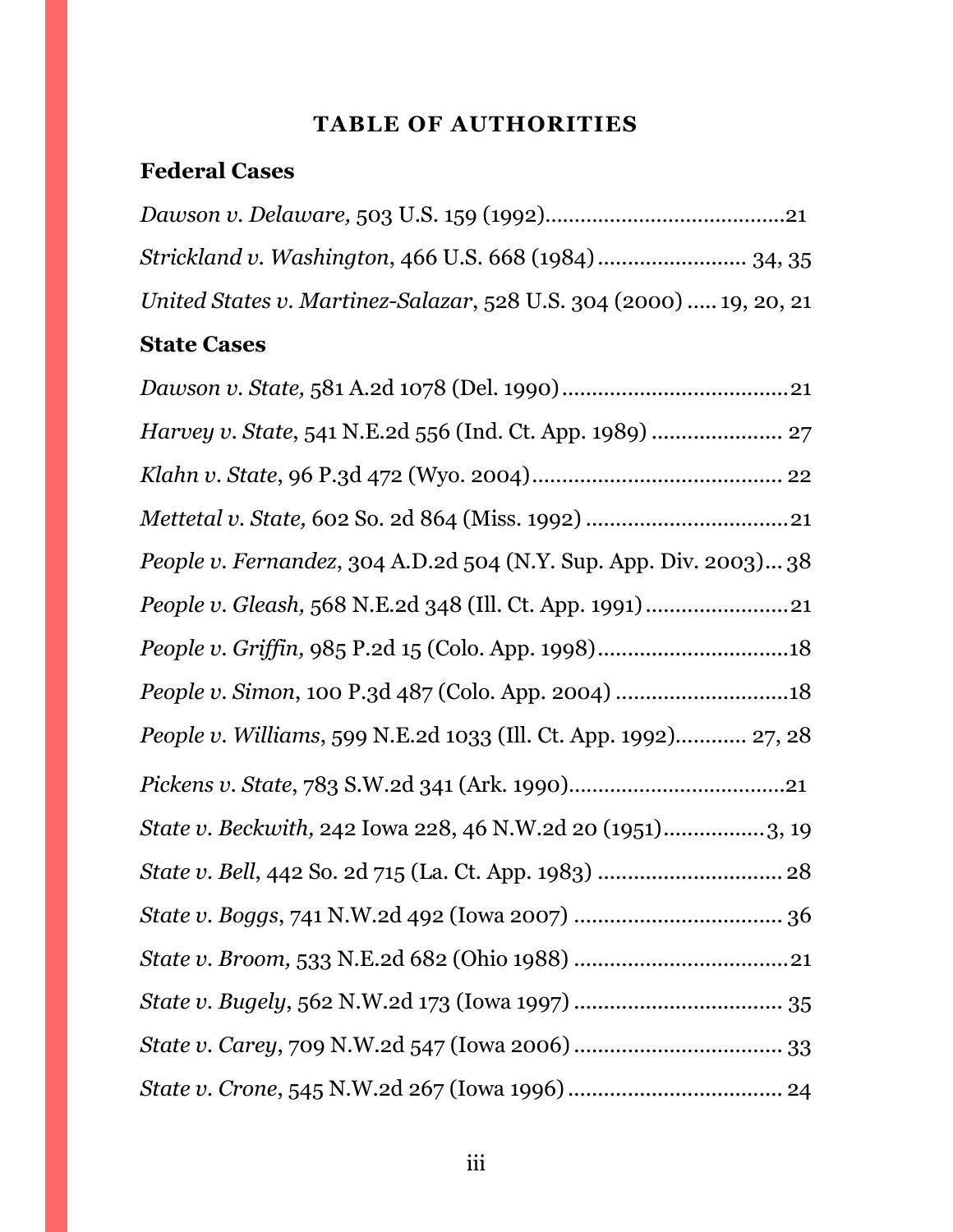| State v. Graves, 668 N.W.2d 860 (Iowa 2003)30, 31, 32        |
|--------------------------------------------------------------|
|                                                              |
|                                                              |
|                                                              |
| State v. Hildebrant, 405 N.W.2d 839 (Iowa 1987)  34          |
|                                                              |
|                                                              |
|                                                              |
|                                                              |
|                                                              |
| State v. Manna, 534 N.W.2d 642 (Iowa 1995) 12, 36            |
| State v. McPhillips, 580 N.W.2d 748 (Iowa 1998) 24, 25, 34   |
|                                                              |
| State v. Middlebrooks, 840 S.W.2d 317 (Tenn. 1992)           |
|                                                              |
| State v. Neuendorf, 509 N.W.2d 743 (Iowa 1993)  3, 4, 19, 21 |
|                                                              |
| State v. Rai, No. 09-1207, 2010 WL 2925851                   |
|                                                              |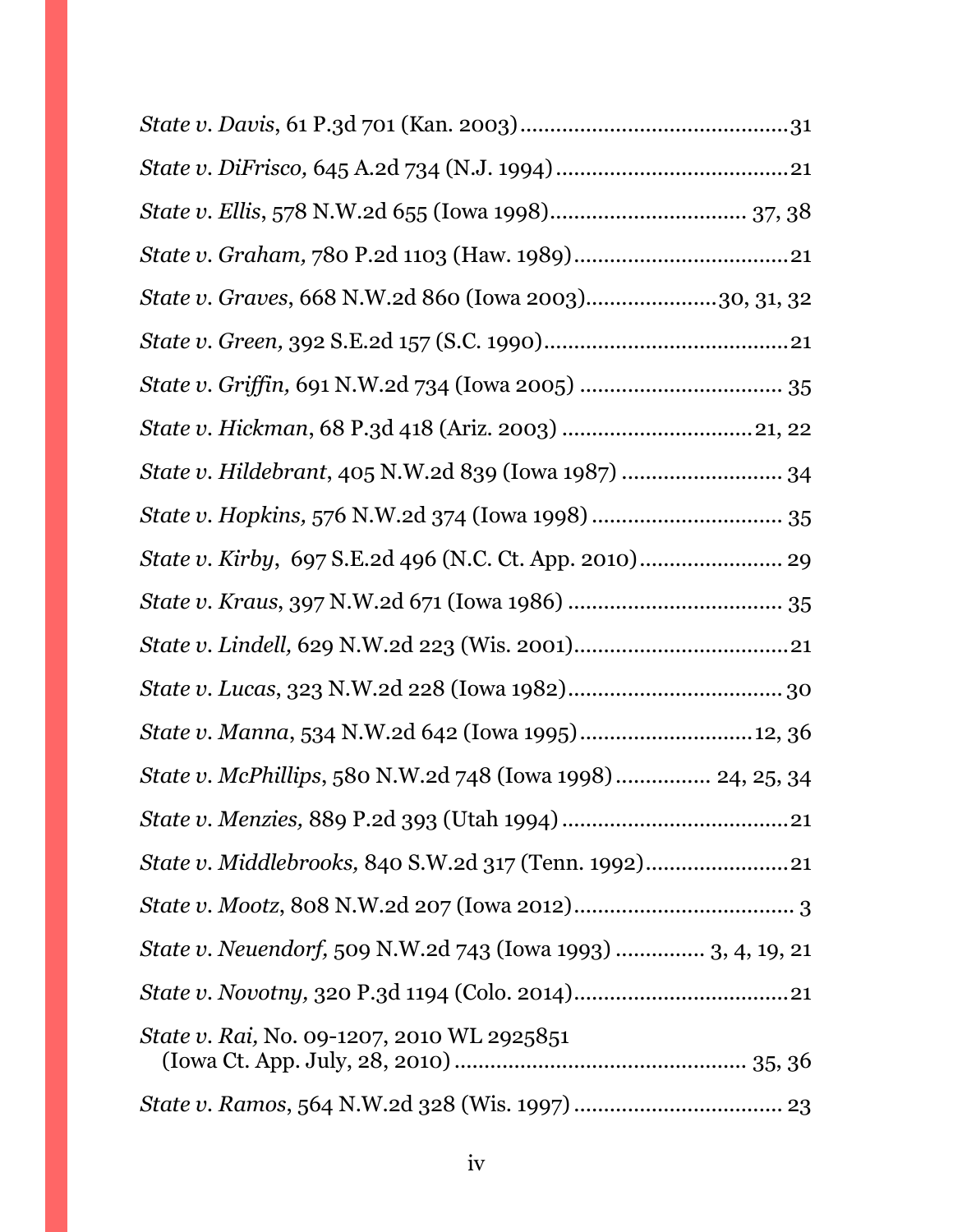| State v. Reed, 201 Iowa 1352, 208 N.W. 308 (1926)3, 19 |
|--------------------------------------------------------|
|                                                        |
|                                                        |
|                                                        |
|                                                        |
|                                                        |
|                                                        |
|                                                        |
|                                                        |
|                                                        |
|                                                        |
| <b>State Statute</b>                                   |
|                                                        |
| <b>State Rules</b>                                     |
|                                                        |
|                                                        |
|                                                        |
|                                                        |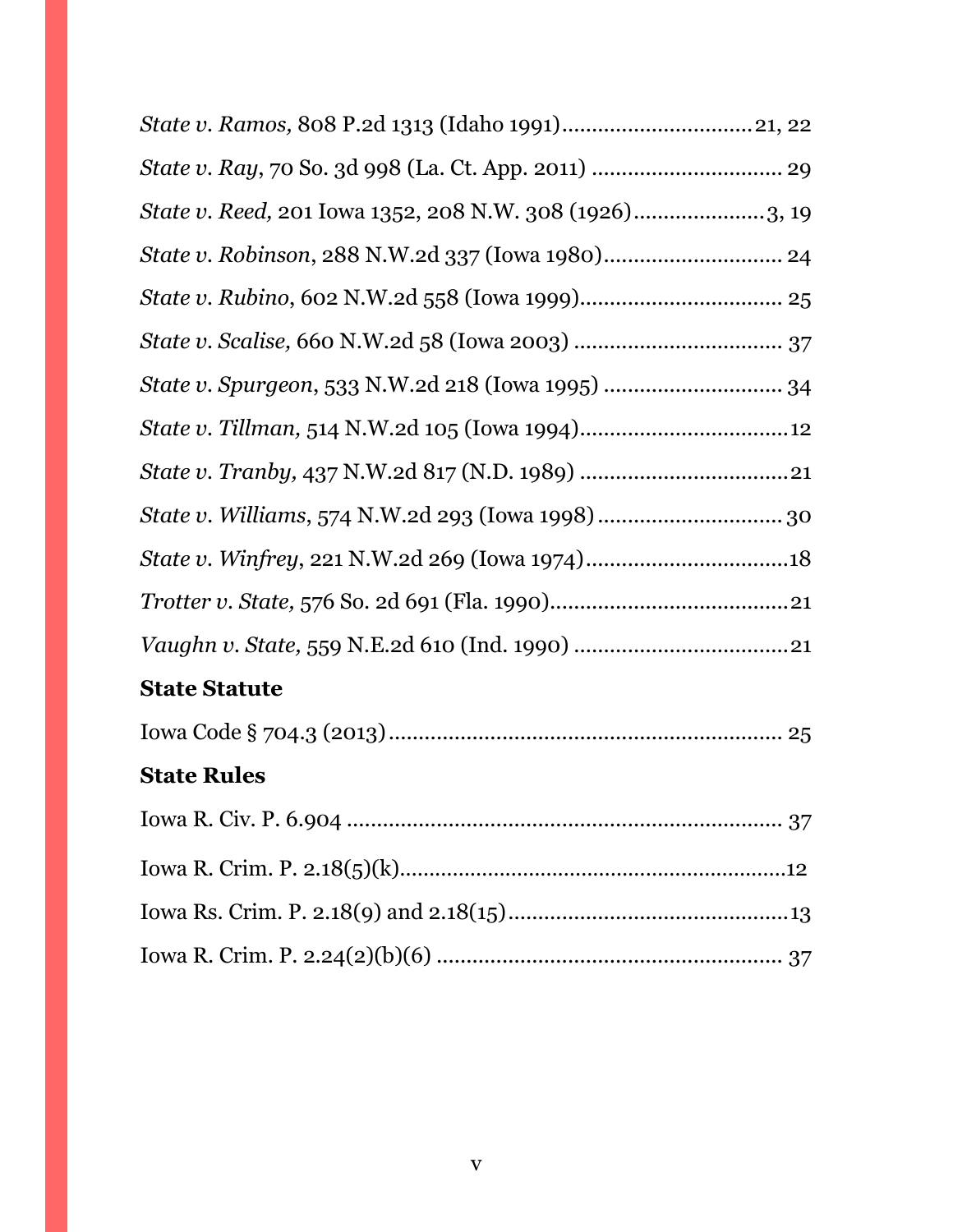# **Other Authorities**

|  |  | 3 Charles A. Wright, Federal Practice and Procedure § 553, at 245-48 |  |
|--|--|----------------------------------------------------------------------|--|
|  |  |                                                                      |  |

| Joe Lin, State v. Hickman: Redefining the Role of Peremptory |  |
|--------------------------------------------------------------|--|
|                                                              |  |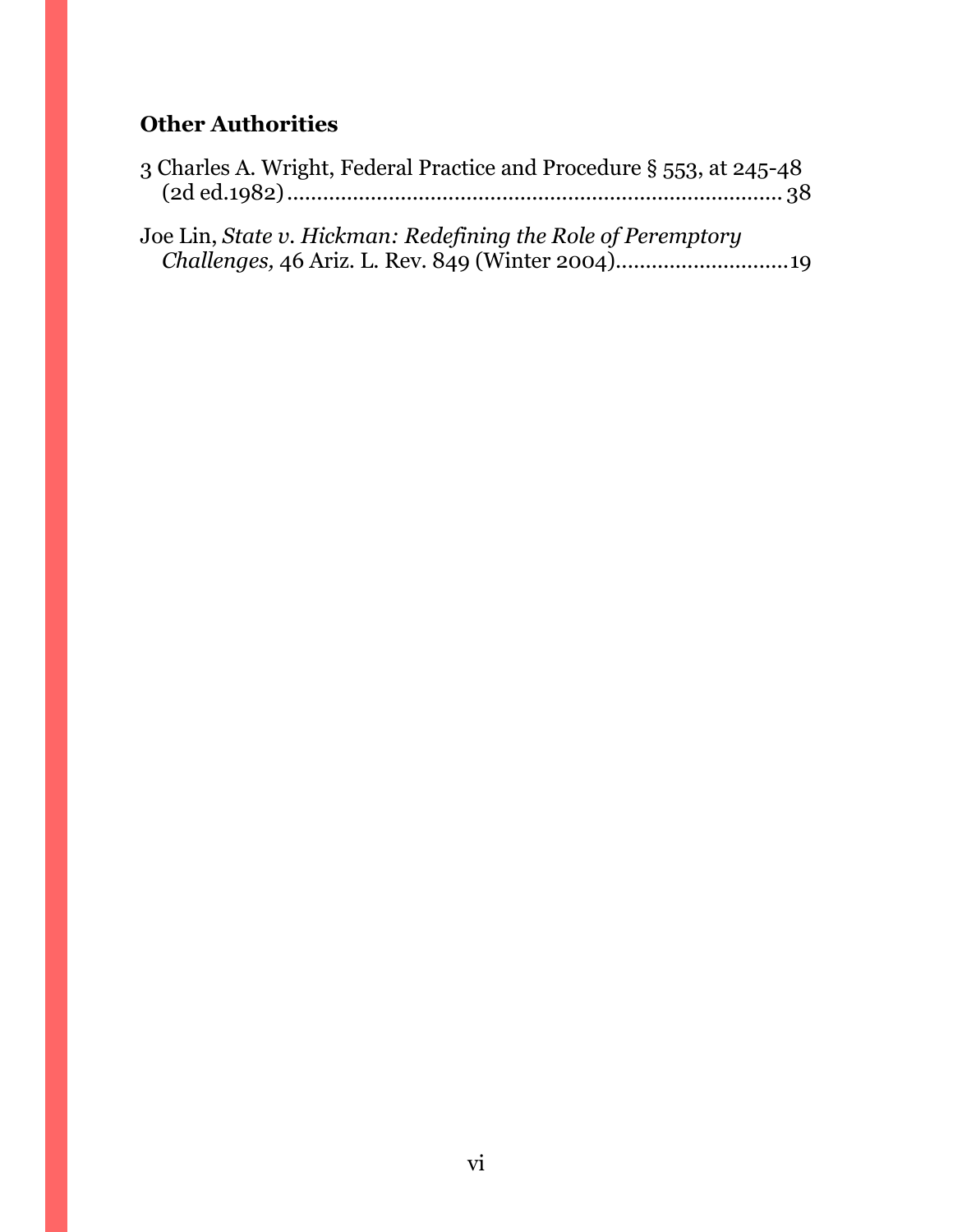#### <span id="page-7-0"></span>**STATEMENT OF THE ISSUES PRESENTED FOR REVIEW**

### **I. The District Court Did Not Err in Overruling Jonas' Motion to Strike a Potential Juror for Cause.**

*Dawson v. Delaware,* 503 U.S. 159 (1992) *United States v. Martinez-Salazar*, 528 U.S. 304 (2000) *Dawson v. State,* 581 A.2d 1078 (Del. 1990) *Klahn v. State*, 96 P.3d 472 (Wyo. 2004) *Mettetal v. State,* 602 So. 2d 864 (Miss. 1992) *People v. Gleash,* 568 N.E.2d 348 (Ill. Ct. App. 1991) *People v. Griffin,* 985 P.2d 15 (Colo. App. 1998) *People v. Simon*, 100 P.3d 487 (Colo. App. 2004) *Pickens v. State,* 783 S.W.2d 341 (Ark. 1990) *State v. Beckwith,* 242 Iowa 228, 46 N.W.2d 20 (1951) *State v. Broom,* 533 N.E.2d 682 (Ohio 1988) *State v. DiFrisco,* 645 A.2d 734 (N.J. 1994) *State v. Graham,* 780 P.2d 1103 (Haw. 1989) *State v. Green,* 392 S.E.2d 157 (S.C. 1990) *State v. Hickman*, 68 P.3d 418 (Ariz. 2003) *State v. Lindell,* 629 N.W.2d 223 (Wis. 2001) *State v. Manna*, 534 N.W.2d 642 (Iowa 1995) *State v. Menzies,* 889 P.2d 393 (Utah 1994) *State v. Middlebrooks,* 840 S.W.2d 317 (Tenn. 1992) *State v. Neuendorf,* 509 N.W.2d 743 (Iowa 1993) *State v. Novotny,* 320 P.3d 1194 (Colo. 2014) *State v. Ramos*, 564 N.W.2d 328 (Wis. 1997) *State v. Ramos,* 808 P.2d 1313 (Idaho 1991) *State v. Reed*, 201 Iowa 1352, 208 N.W2d. 308 (1926) *State v. Tillman,* 514 N.W.2d 105 (Iowa 1994) *State v. Tranby,* 437 N.W.2d 817 (N.D. 1989) *State v. Winfrey*, 221 N.W.2d 269 (Iowa 1974) *Trotter v. State,* 576 So. 2d 691 (Fla. 1990) *Vaughn v. State,* 559 N.E.2d 610 (Ind. 1990) Iowa Rs. Crim. P. 2.18(9) and 2.18(15) Iowa R. Crim. P. 2.18(5)(k) Joe Lin, *State v. Hickman: Redefining the Role of Peremptory Challenges,* 46 Ariz. L. Rev. 849 (Winter 2004)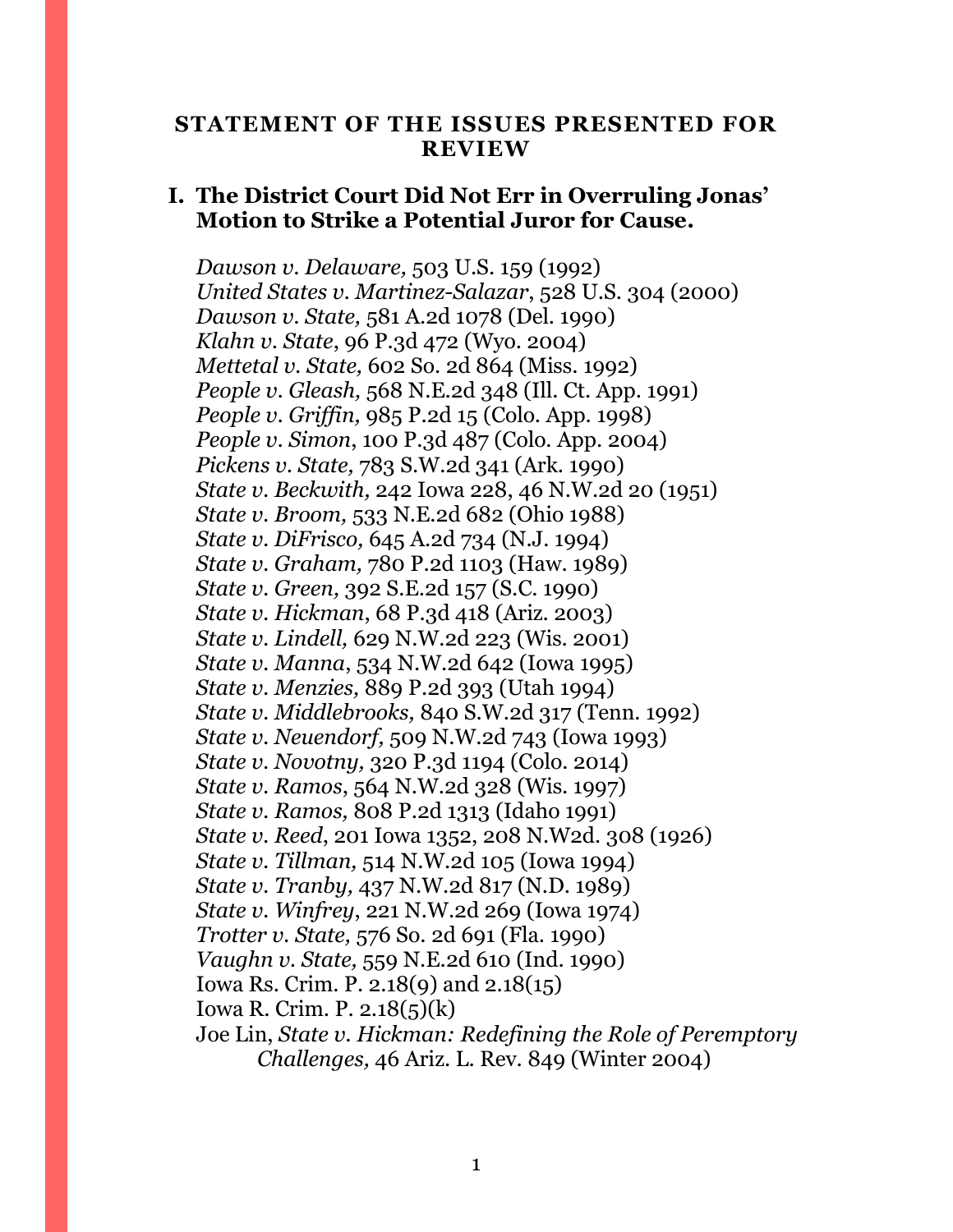### **II. The State Proved Beyond a Reasonable Doubt that Jonas Did Not Act With Justification.**

*Harvey v. State*, 541 N.E.2d 556 (Ind. Ct. App. 1989) *People v. Williams*, 599 N.E.2d 1033 (Ill. Ct. App. 1992) *State v. Bell*, 442 So. 2d 715 (La. Ct. App. 1983) *State v. Crone*, 545 N.W.2d 267 (Iowa 1996) *State v. Kirby*, 697 S.E.2d 496 (N.C. Ct. App. 2010) *State v. McPhillips*, 580 N.W.2d 748 (Iowa 1998) *State v. Ray*, 70 So. 3d 998 (La. Ct. App. 2011) *State v. Robinson*, 288 N.W.2d 337 (Iowa 1980) *State v. Rubino*, 602 N.W.2d 558 (Iowa 1999) Iowa Code § 704.3 (2013)

### **III. Counsel Was Not Ineffective for Failing to Object to Alleged Prosecutorial Misconduct.**

*Strickland v. Washington*, 466 U.S. 668 (1984) *State v. Boggs*, 741 N.W.2d 492 (Iowa 2007) *State v. Bugely*, 562 N.W.2d 173 (Iowa 1997) *State v. Carey*, 709 N.W.2d 547 (Iowa 2006) *State v. Davis*, 61 P.3d 701 (Kan. 2003) *State v. Graves*, 668 N.W.2d 860 (Iowa 2003) *State v. Griffin,* 691 N.W.2d 734 (Iowa 2005) *State v. Hildebrant*, 405 N.W.2d 839 (Iowa 1987) *State v. Hopkins,* 576 N.W.2d 374 (Iowa 1998) *State v. Kraus*, 397 N.W.2d 671 (Iowa 1986) *State v. Lucas*, 323 N.W.2d 228 (Iowa 1982) *State v. McPhillips*, 580 N.W.2d 748 (Iowa 1998) *State v. Rai, No. 09-1207, 2010 WL 2925851* (Iowa Ct. App. July, 28, 2010)

*State v. Spurgeon*, 533 N.W.2d 218 (Iowa 1995) *State v. Williams*, 574 N.W.2d 293 (Iowa 1998)

### **IV. The District Court Did Not Err in Denying Jonas' Motion for New Trial.**

*State v. Ellis*, 578 N.W.2d 655 (Iowa 1998) *People v. Fernandez*, 304 A.D.2d 504 (N.Y. Sup. App. Div. 2003) *State v. Manna*, 534 N.W.2d 642 (Iowa 1995)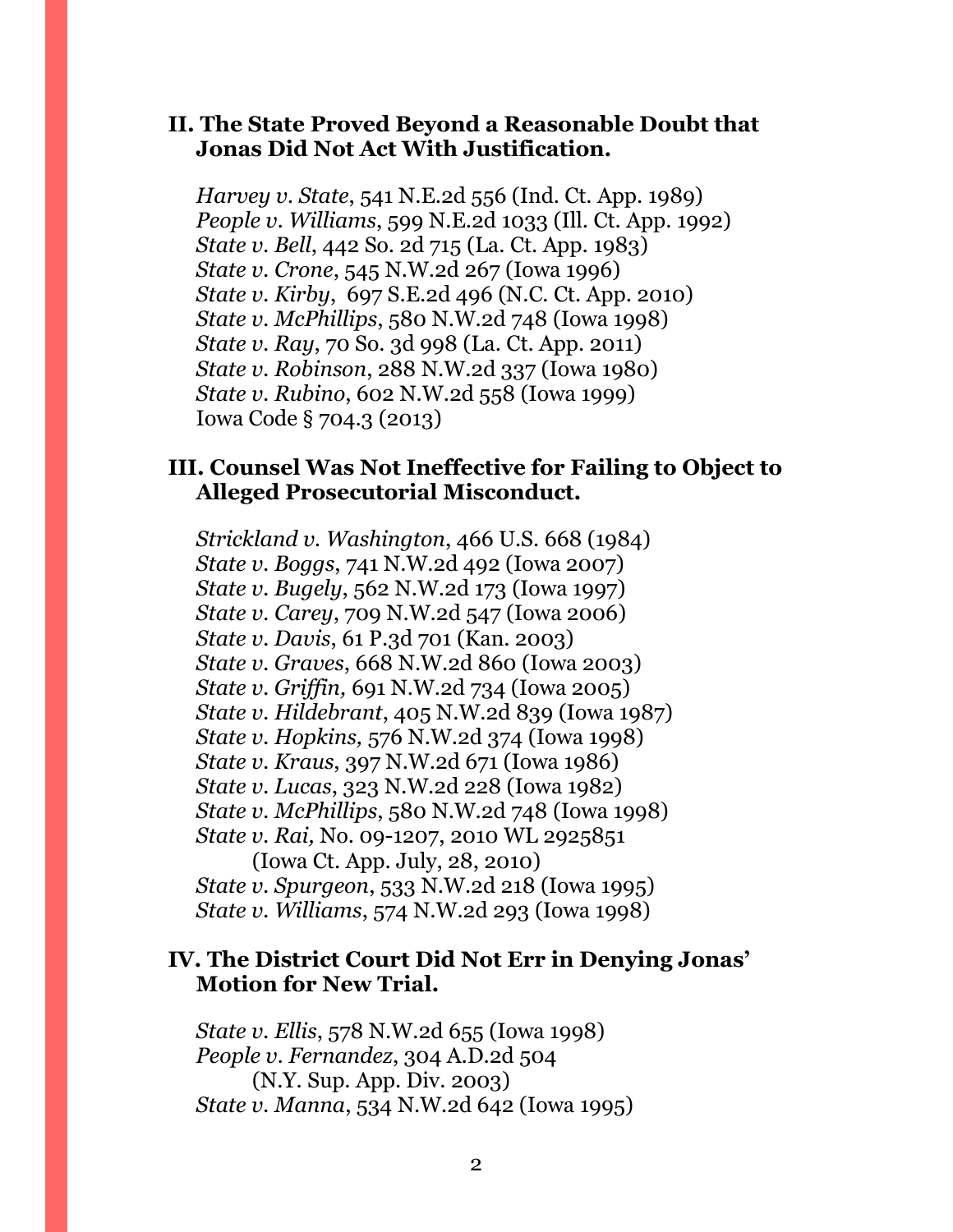*State v. Scalise,* 660 N.W.2d 58 (Iowa 2003) Iowa R. Civ. P. 6.904 Iowa R. Crim. P. 2.24(2)(b)(6) 3 Charles A. Wright Federal Practice and Procedure § 553 (2d ed.1982)

#### **ROUTING STATEMENT**

<span id="page-9-0"></span>Jonas requests the Supreme Court retain this case to overrule *State v. Neuendorf,* 509 N.W.2d 743 (Iowa 1993) "and return to the previously longstanding rule under *State v. Beckwith,* 242 Iowa 228, 46 N.W.2d 20 (1951) and *State v. Reed,* 201 Iowa 1352, 208 N.W. 308 (1926)[]" holding that an error in denying a challenge for cause is presumed prejudicial. Appellant's Brief, p. 13. As an initial matter, because the district court did not abuse its discretion in denying Jonas' request to strike a juror for cause, it is unnecessary to address his request to overrule *Neuendorf.* 

In *Neuendorf*, the Court abandoned the rule of *Beckwith* and *Reed* holding that an error in denying "a challenge for cause is not obviated by the fact that the juror in question is otherwise removed by exercise of a peremptory challenge[]" and is presumed prejudicial. *Neuendorf,* 509 N.W.2d at 746; *State v. Mootz*, 808 N.W.2d 207, 222 (Iowa 2012) (recognizing that *Neuendorf* also overruled *Reed*). Rather, the *Neuendorf* Court held, that "in order to obtain relief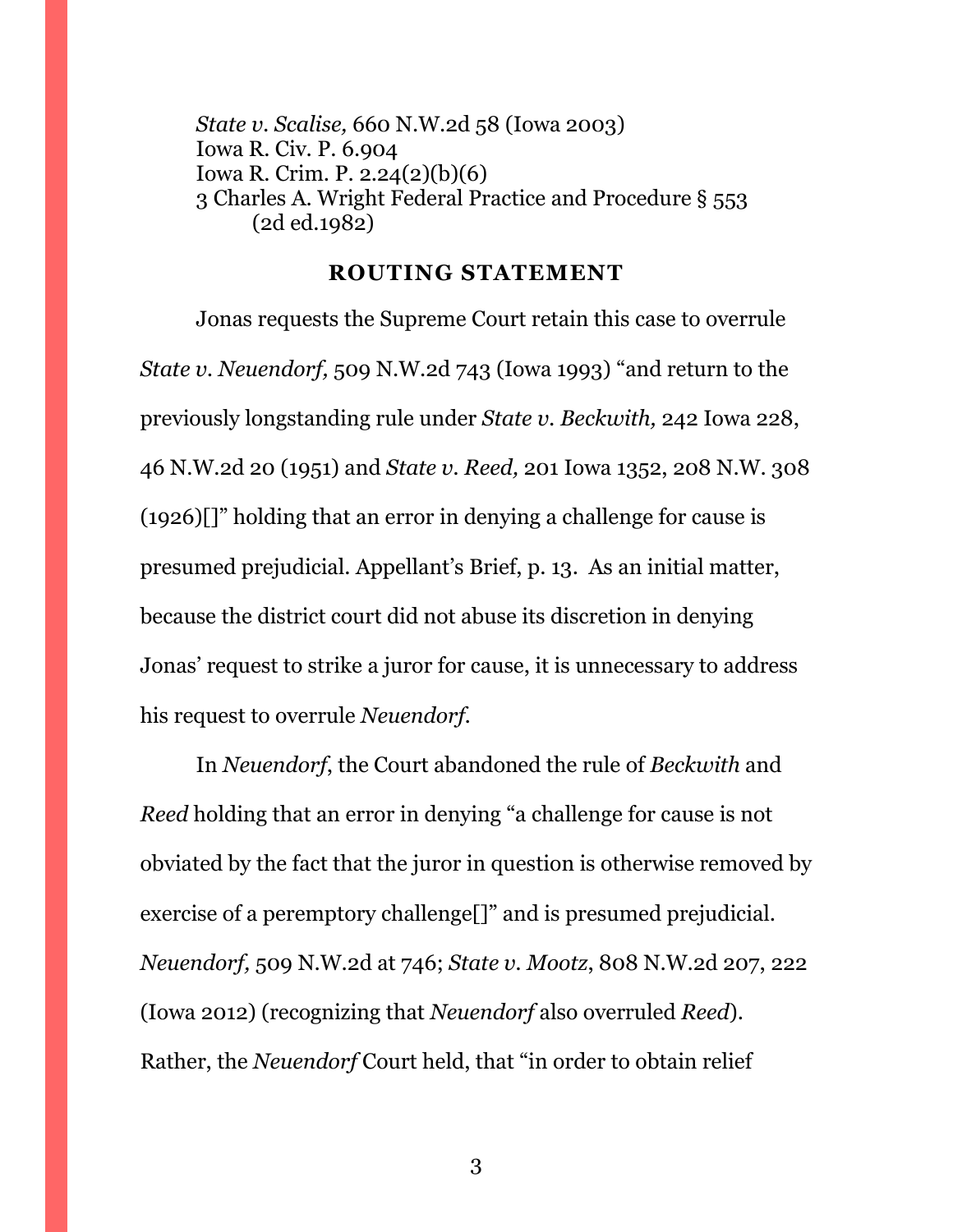under a legal theory that a juror is not impartial it must be shown that that juror actually served in the case. When that juror did not serve in the case, it must be shown that the jury that did serve was not impartial." *Neuendorf*, 509 N.W.2d at 747.

*Neuendorf* provides the proper balance between a defendant's statutory right to a certain number of peremptory strikes, which are not of constitutional dimension, and deleterious impact on judicial economy that would result from an automatic-reversal rule. It should not be overruled.

Because this case otherwise involves the application of existing legal principles, transfer to the Court of Appeals would be appropriate. Iowa R. App. P.  $6.1101(3)(a)$ .

#### **STATEMENT OF THE CASE**

### <span id="page-10-0"></span>**Nature of the Case**

The defendant, Stephen Jonas, appeals the judgment and sentence imposed upon his conviction of second-degree murder in violation of Iowa Code sections 707.1 and 707.3 (2013).

### **Course of Proceedings**

The State accepts Jonas' course of proceedings as adequate and essentially correct. Iowa R. App. P. 6.903(3).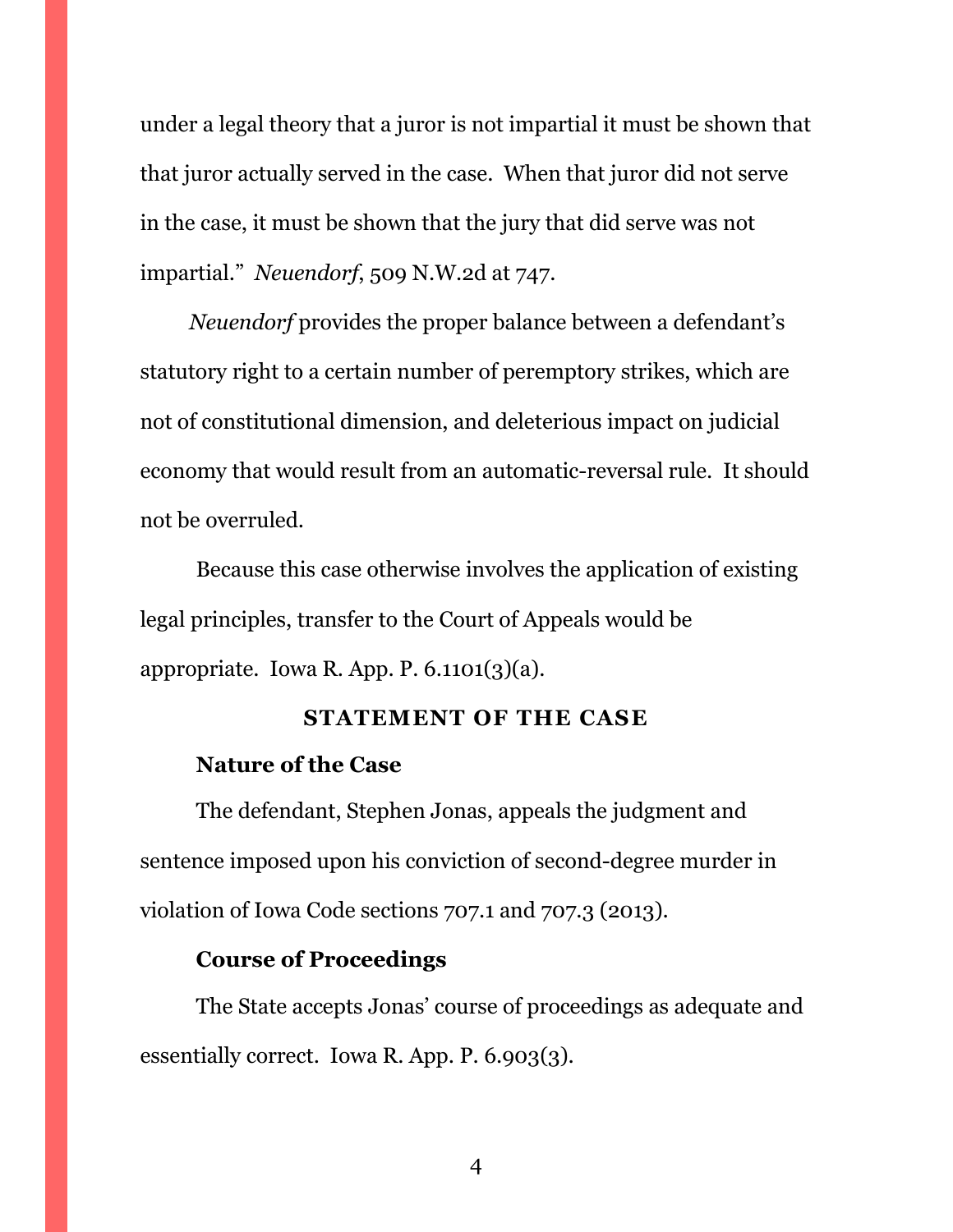#### **Facts**

At approximately 10:00 a.m. on August 23, 2014, passersby observed a male body lying in blood next to a fence separating the Johnston Greenbelt Trail from an adjacent business and called 911. Trial Tr. p. 538, lines 14-17, p. 539, line 5-p. 540, line 17, p. 544, lines 1-16, p. 552, line 15-p. 553, line 18. The owner of the business, Kurt Paulson, was informed of the presence of the body and, upon inspection, realized it was his son, twenty-one-year old Zachery Paulson. Trial Tr. p. 541, line 21-p. 543, line 5, lines 23-25, p. 560, line 21-p. 561, line 1, lines 19-20, p. 572, lines 14-18, p. 573, lines 2-17.

Urbandale Police Officer Maurio Coleman was the first police officer to arrive on the scene. Court's Exhibit A. It was immediately apparent to Officer Coleman that Zach was deceased. Court's Exhibit A. Officer Coleman observed a ball peen hammer and a cell phone (later determined to belong to Zach) on a trailer close to Zach. Trial Tr. p. 831, line 21-p. 832, line 2, Court's Exhibit A. In observing Zach's body, Officer Coleman noticed he had numerous stab wounds to his chest and a large gash on his hand. Court's Exhibit A.

Polk County Medical Examiner Gregory Schmunk performed an autopsy on Paulson and concluded he had died of multiple stab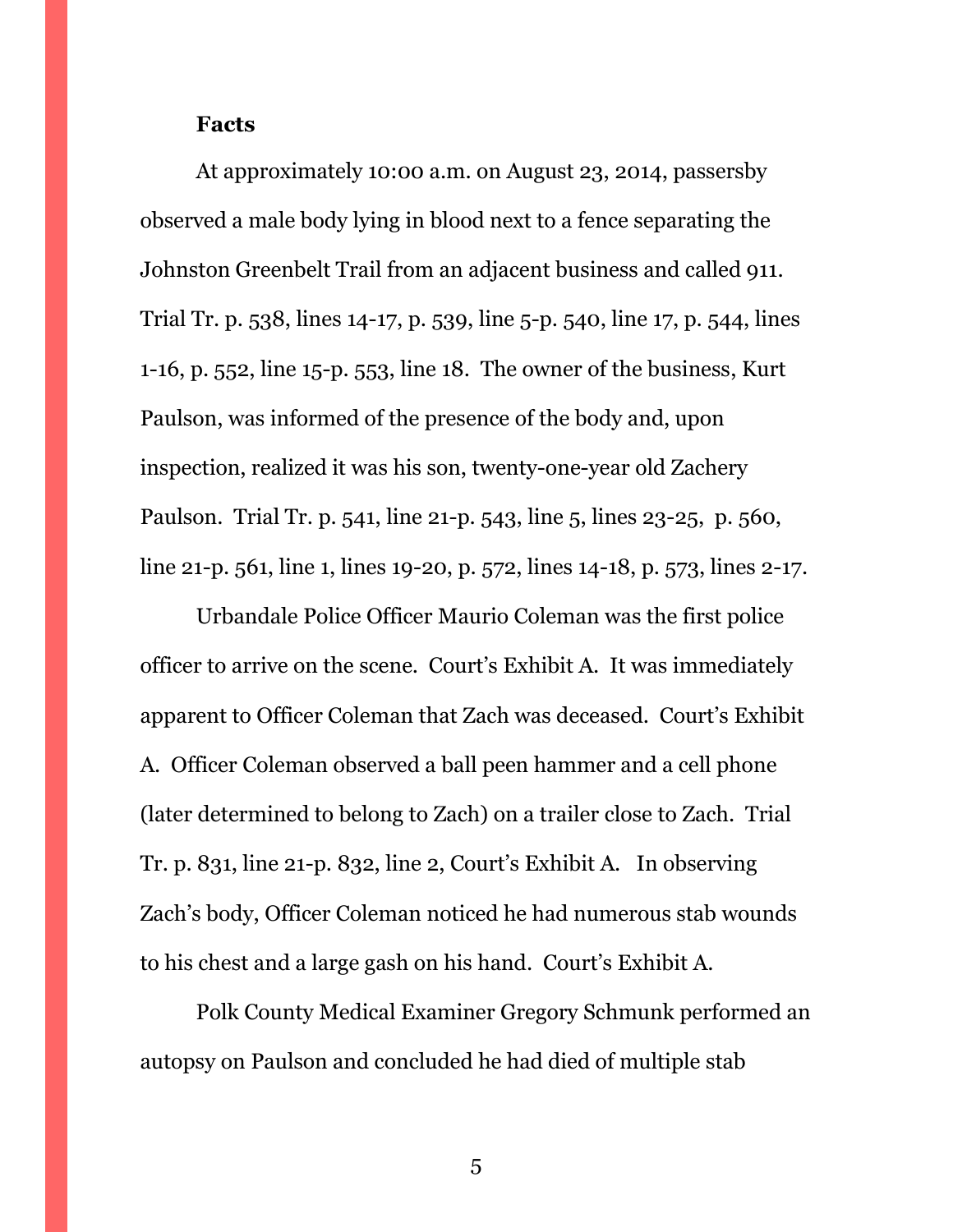wounds; the manner of death was homicide. Trial Tr. p. 1213, lines 8- 12, p. 1223, line 22-p. 1224, line 2, p. 1240, line 9-p. 1241, line 7. Dr. Schmunk observed that Zach had 22 stab wounds and 15 incised wounds. Trial Tr. p. 1225, lines 15-19. However, it was Dr. Schmunk's opinion that Zach's injuries would not have immediately caused his death. Trial Tr. p. 1241, lines 8-10. Rather, Dr. Schmunk believed that Zach could "easily have lived 5, 10, 15 minutes, possibly longer" after being stabbed. Trial Tr. p. 1241, lines 11-20.

During the investigation of Zach's death, police learned that he was a regular customer at Tapz, a bar in Urbandale, Iowa. Trial Tr. p. 882, lines 3-6. Tracy Taylor, the bar manager at Tapz and Zach's friend, told police that Zach recently had an interaction with another regular patron, Steve Jonas. Trial Tr. p. 893, lines 9-22, p. 894, lines 1-2, p. 895, lines12-14, p. 896, lines 6-21, p. 899, line 13-p. 900, line 5.

Taylor had received a text message from Zach at 3:45 a.m. on August 16, 2014, the Saturday prior to his murder. Trial Tr. p. 900, lines 20-24, p. 901, line 19-p. 902, line 15, State's Exhibit 190. He told Taylor that he had been at his father's shop with Jonas and Keith Toye and had a story to tell her. Trial Tr. p. 902, lines 2-6, 19-p. 903, line 25, State's Exhibit 190.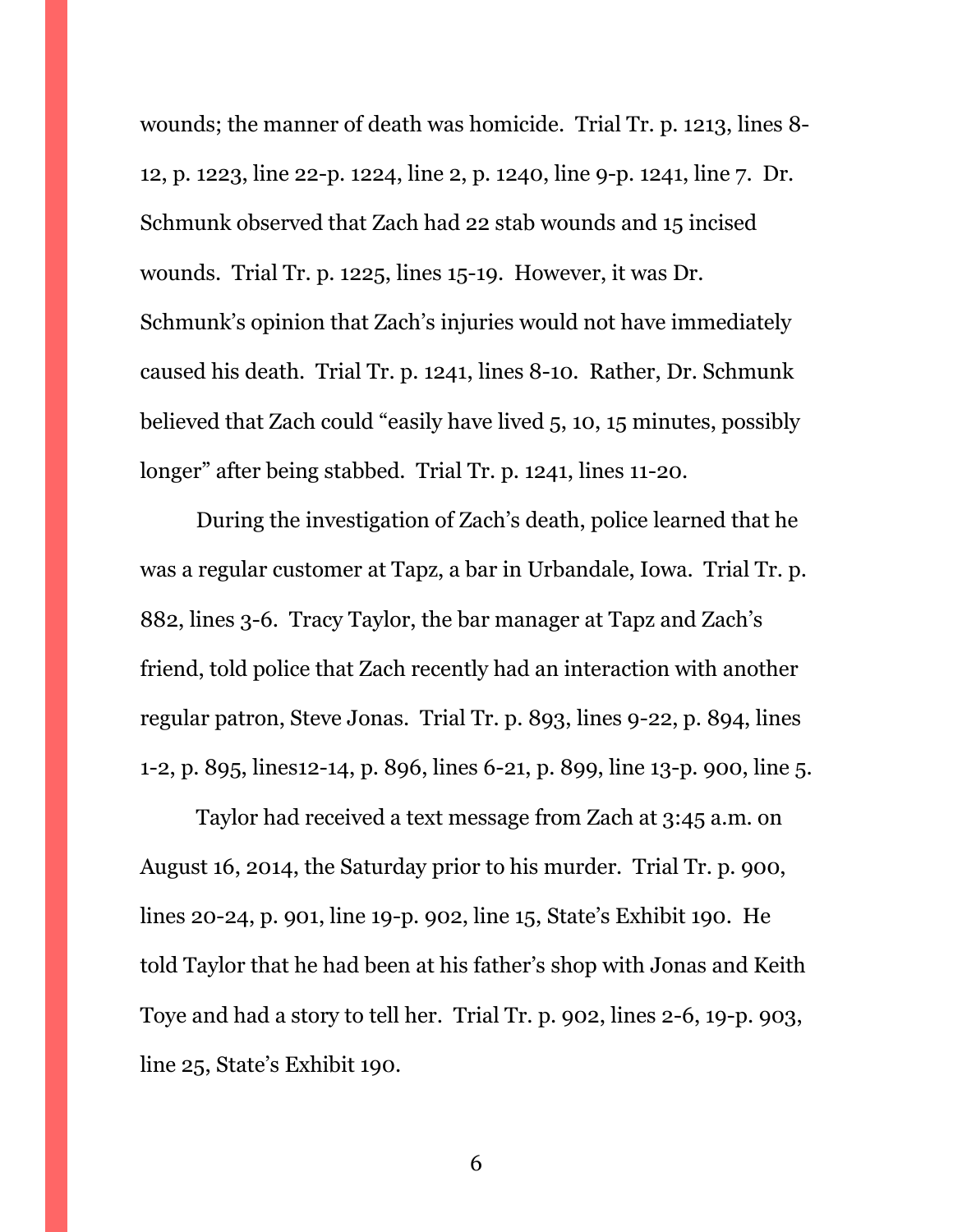When Taylor saw Zach the next Friday, August 22, 2014, at Tapz he told her the story he referred to in his text. Trial Tr. p. 904, lines 9-16. Jonas had given him a hug goodbye when he left the shop the previous Saturday morning and reached for Zach's bottom. Trial Tr. p. 904, line 17-25. Zach pushed him away. Trial Tr. p. 904, lines 17-25. Jonas wanted one more hug and again reached for Zach's bottom; again Zach pushed him away. Trial Tr. p. 905, lines 2-5. When Jonas stated that he was aroused, Zach asked him to leave. Trial Tr. p. 905, lines 2-5.

Taylor described Zach as "uncomfortable with the situation." Trial Tr. p. 905, lines 9-13. Zach also told her he had ignored a couple of texts he had received from Jonas. Trial Tr. p. 905, lines 14-22.

Zach left Tapz around 2:15 a.m. on August 23, 2014. Trial Tr. p. 820, lines 16-19, p. 829, lines 6-7, p. 908, lines 23-24, State's Exhibit 190. He texted Taylor that he was at his father's shop and invited her there. State's Exhibit 190. At 2:31 a.m. Zach texted Taylor again with the following message: "And im an idiot." Trial Tr. p. 910, lines 2-19, State's Exhibit 190.

Investigators retrieved a surveillance video from Tapz that showed Jonas was also there on August 22-23, 2014; however, Jonas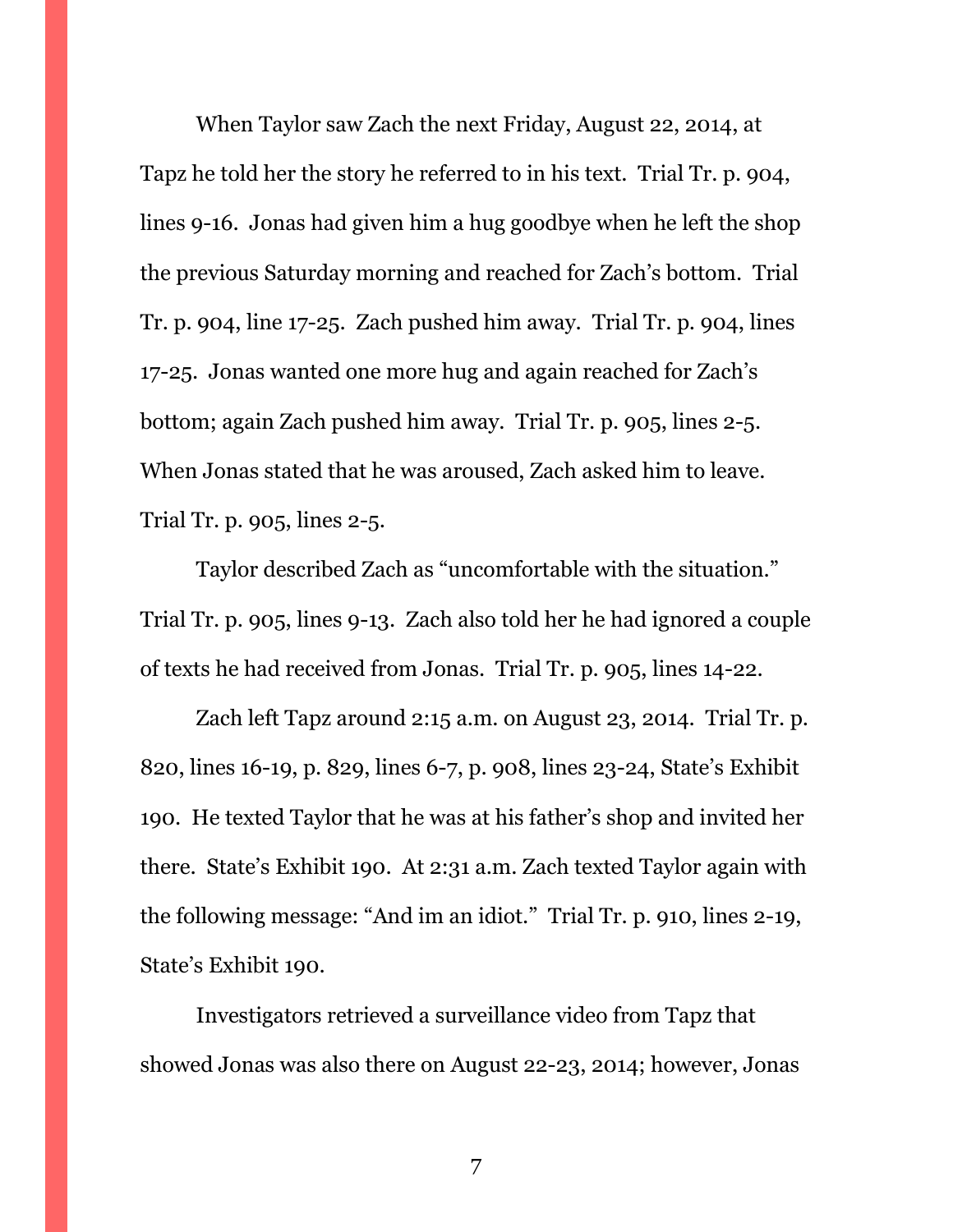was not seen interacting with Zach. Trial Tr. p. 828, line 24-p. 829, lines 21, State's Exhibit 152. Jonas left Tapz at 1:30 a.m. Trial Tr. p. 829, lines 11-12, State's Exhibit 152.

In the early morning hours of August 24, 2014, Clive Police Detective Joe Nielson and Special Agent Matthew Clifton, with the Iowa Division of Criminal Investigations, spoke to Jonas at his residence. Trial Tr. p. 956, lines 1-4, p. 964, line 23-p. 965, line 3, p. 968, line 21- p. 969, line 7. Jonas agreed to come to the Clive Police Department for an interview and drove there in his truck. Trial Tr. p. 970, line 25-p. 971, line 4, p. 1038, lines 4-p. 1039, line 5, p. 1027, lines 15-21, p. 1040, line 18-p. 1041, line 11.

Investigators asked Jonas about a bruise on his chin; he told them it was caused when he tripped on some stairs. Trial Tr. p. 1073, lines 6-12. Jonas told Detective Nielson and Agent Clifton that he knew Zach. State's Exhibit 185. Eventually, Jonas revealed that he had been at the Paulson shop on August 15-16, 2014, with Zach and Keith Toye. He said he had left at the same time as Toye and did not mention a hug. State's Exhibit 185. Jonas denied being at the Paulson shop on August 22-23, 2014. Trial Tr. p. 1073, lines 13-16, State's Exhibit 185.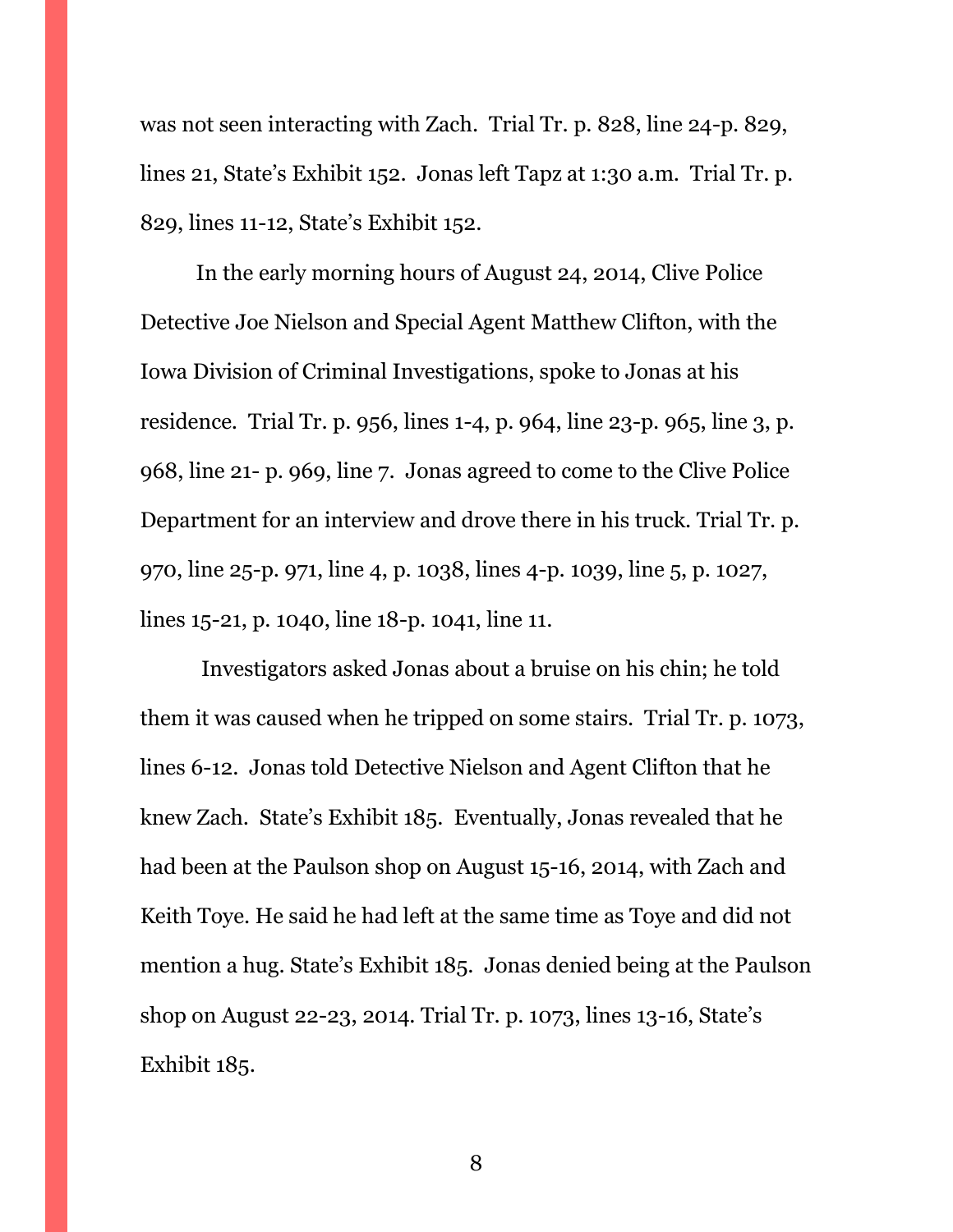Jonas consented to the search of his truck. State's Exhibit 185, Trial Tr. p. 1140, line 17-p. 1142, line 6. Investigators took samples from substances in the truck that appeared to be blood. Trial Tr. p. 669, lines 10-19. Later testing showed that Zach's blood was present in several areas of Jonas' truck. Trial Tr. p. 1168, line 1-p. 1169, line18, p. 1171, lines 2-10, State's Exhibit 146. Investigators also retrieved video surveillance from a nearby business in which they saw a blue truck, similar to Jonas', entering at the Paulson business at 2:18 a.m. and leaving at 3:14 a.m. on August 23, 2014. Trial Tr. p. 810, line 25-p. 811, line 10, p. 812, line 22-p. 813, line 14, State's Exhibit 210.

Police interviewed Jonas a second time on around 8:10 p.m. on August 24. Trial Tr. p. 1070, line 22-p. 1071, line 1. They asked him if there was any reason his truck would have been at the Paulson shop on August 23, 2014. After first confirming that there was video establishing that his truck was there, Jonas admitted he had been. Jonas then provided the full story of the August 16, 2014 encounter with Zach; however, he indicated he thought Zach showed some interest in him. He told investigators that he had gone to the Paulson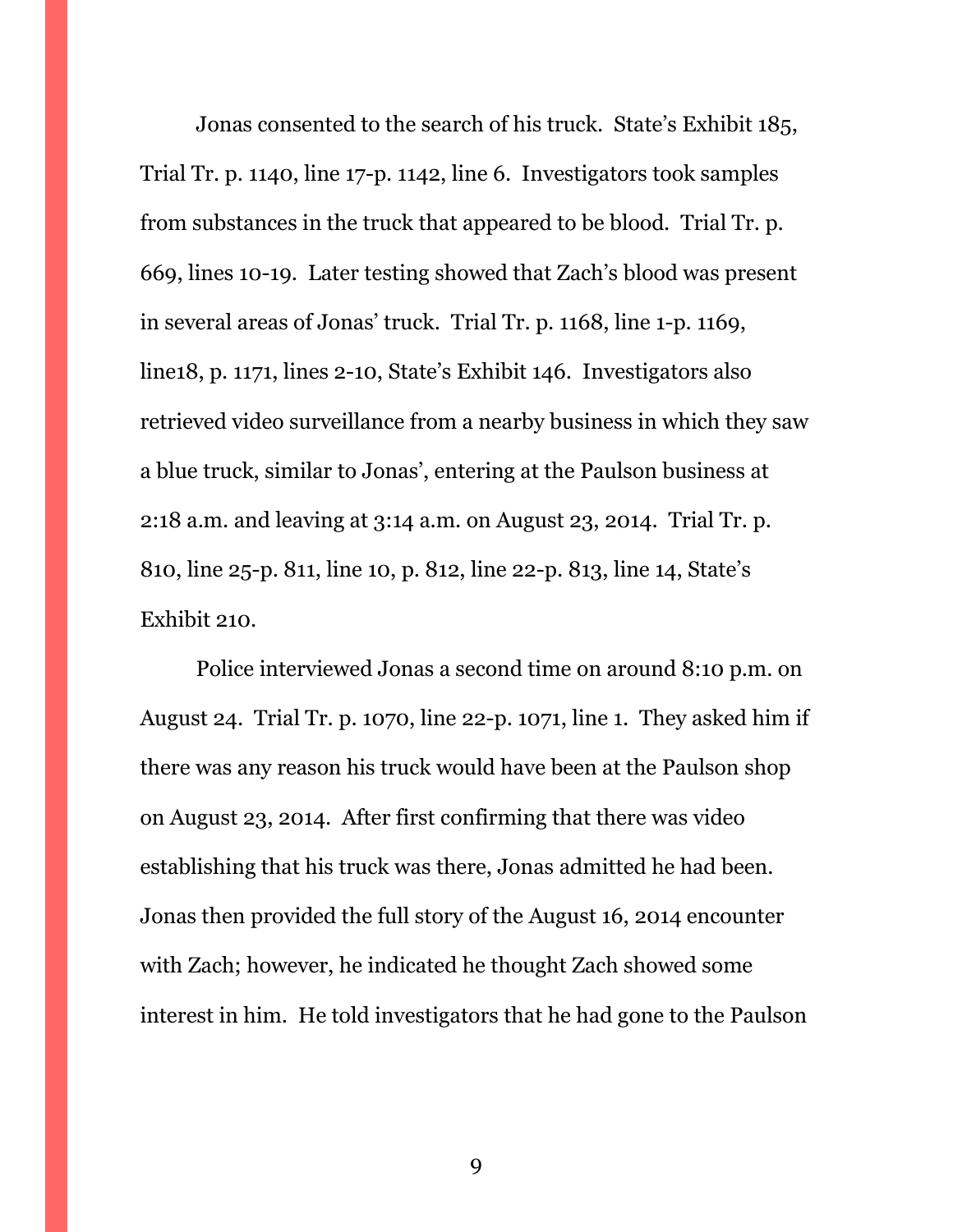shop in the early morning hours of August 23 to talk to Zach about it. State's Exhibit 186.

Jonas described an uneventful conversation with Zach inside the shop. He explained that he had suggested going outside to get some air. When the two exited the shop, Jonas claimed he saw Zach place what looked like a hammer in the pocket of his shorts. Jonas went to his truck to retrieve cigarettes and he grabbed a recently purchased Bear Grylls' knife. State's Exhibit 186.

When Jonas walked closer to Zach, Zach hit him in the chin. Jonas said he fell but was able to get up, grab his knife from his pocket and stab Zach. He claimed Zach continued to hit Jonas with the hammer; therefore, he continued to stab Zach. Jonas thought he had struck Zach with the knife five to six times. When he left, Zach was moaning. State's Exhibit 186.

Jonas told police where he had disposed of his bloody shirt, his jeans, and his shoes; however, after an exhaustive search, police were unable to locate any of these items. Trial Tr. p. 815, line 10-p. 816, line 10, p. 1017, lines 2-13, State's Exhibit 186. In a search of Jonas' residence, police discovered blood in the bathroom that was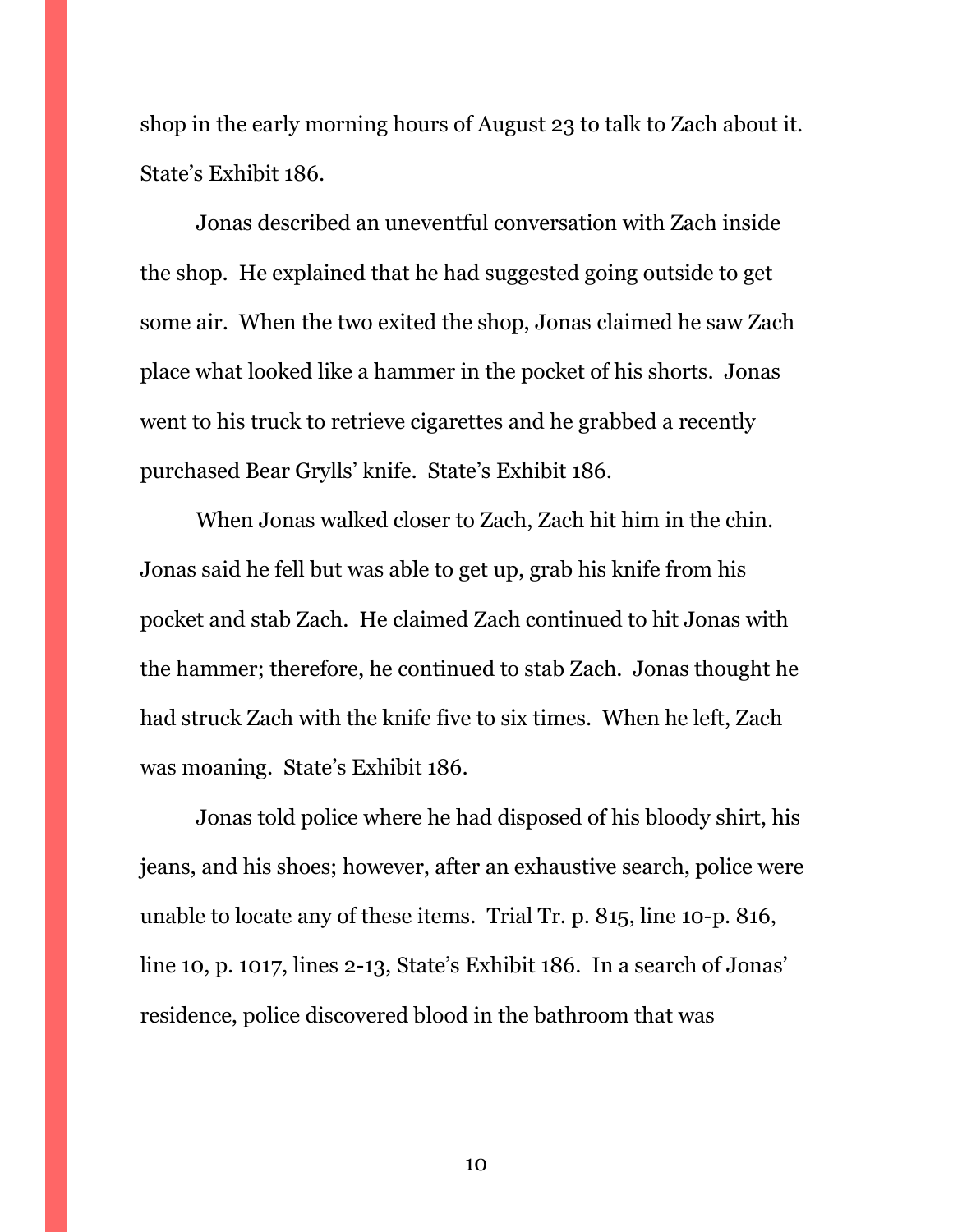consistent with Zach's DNA sample. Trial Tr. p. 1017, line 1-p. 1019, line 11, p. 1172, line 24-p. 1173, line 8, State's Exhibit 146; App. 16.

Jonas was charged with the first-degree murder of Zach. Trial Information; App. 4. He filed a notice that he intended to present a justification defense. Notice of Defense; App. 6.

At his murder trial Jonas testified and asserted that he believed he was going to be killed by Zach when he was struck by the hammer. Trial Tr. p. 1418, line 12-p. 1425, line 8, p. 1430, lines 15-17, p. 1441, line 22-p. 1442, line 5. He claimed that he did not have an opportunity to escape; however, on cross-examination Jonas conceded that he could have left the property when he saw Zach pocket a hammer. Trial Tr. p. 1429, lines 11-1, p. 1481, lines 1-17. Jonas admitted that he had lied to police. Trial Tr. p. 1438, lines 13- 15, p. 1441, lines 2-6.

The jury found Jonas guilty of second-degree murder. Criminal Verdict; App. 20. Jona's motion for new trial was denied. Motion for New Trial, Sentencing Tr. p. 7, line 1-p. 9, line 18; App. 23.

Additional facts will be set forth below as relevant to the State's argument.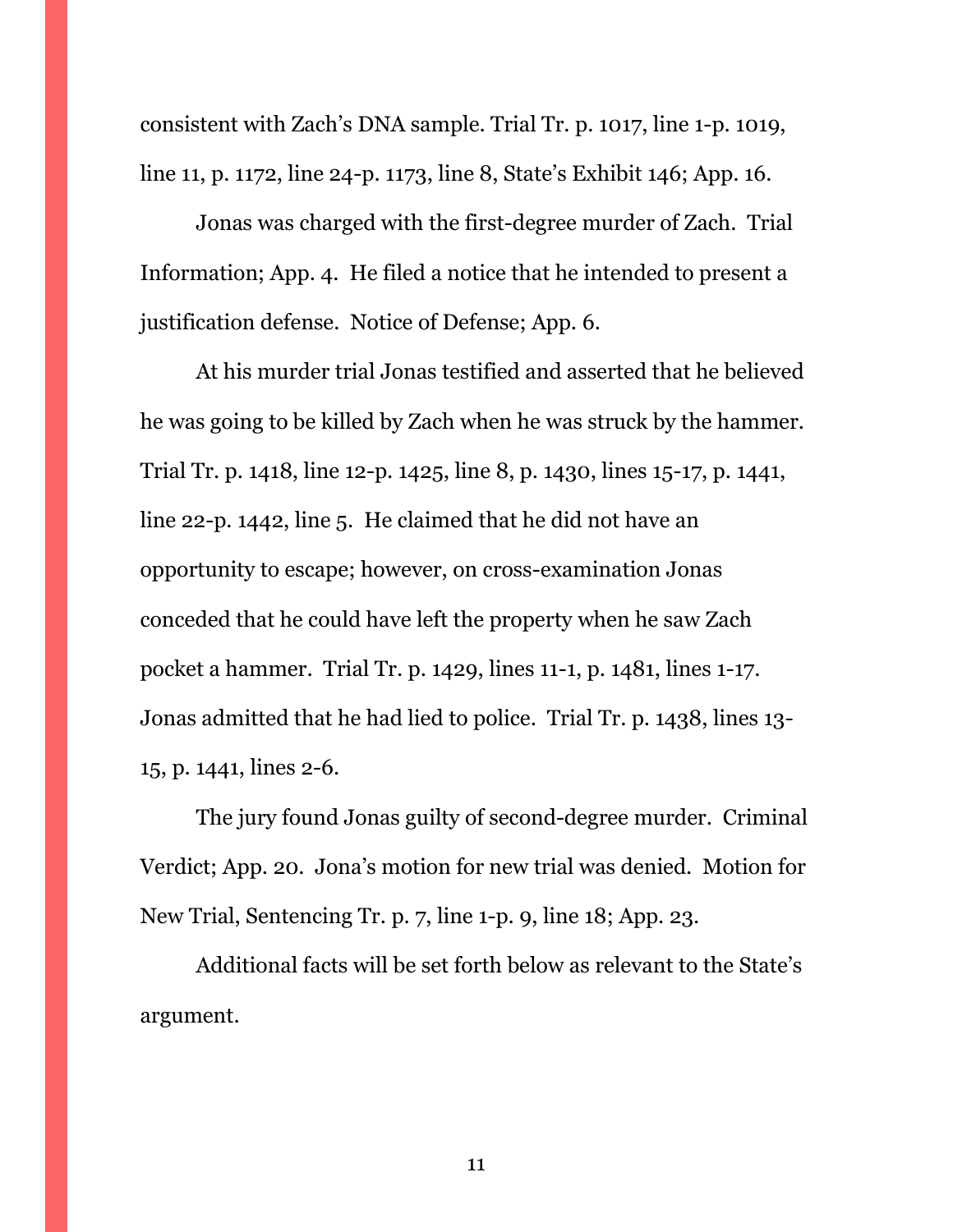#### **ARGUMENT**

### <span id="page-18-1"></span><span id="page-18-0"></span>**I. The District Court Did Not Err in Overruling Jonas' Motion to Strike a Potential Juror for Cause.**

#### **Preservation of Error**

The State agrees that Jonas preserved error by moving to strike Juror Stanger for cause and obtaining the district court's ruling on the motion. Trial Tr. p. 161, lines 10-20, p. 162, lines 1-15. *State v. Manna*, 534 N.W.2d 642, 644 (Iowa 1995) ("issues must be presented to and passed upon by the district court before they can be raised and decided on appeal").

### **Standard of Review**

The "district court is vested with broad discretion" in ruling on for-cause challenges to jurors. *State v. Tillman,* 514 N.W.2d 105, 107 (Iowa 1994).

### **Merits**

Iowa Rule of Criminal Procedure 2.18(5)(k) provides that a challenge for cause may be made by the State or defendant to a juror who has "formed or expressed such an opinion as to the guilt or innocence of the defendant as would prevent the juror from rendering a true verdict upon the evidence submitted on the trial." A defendant charged with a Class "A" felony is also entitled to ten peremptory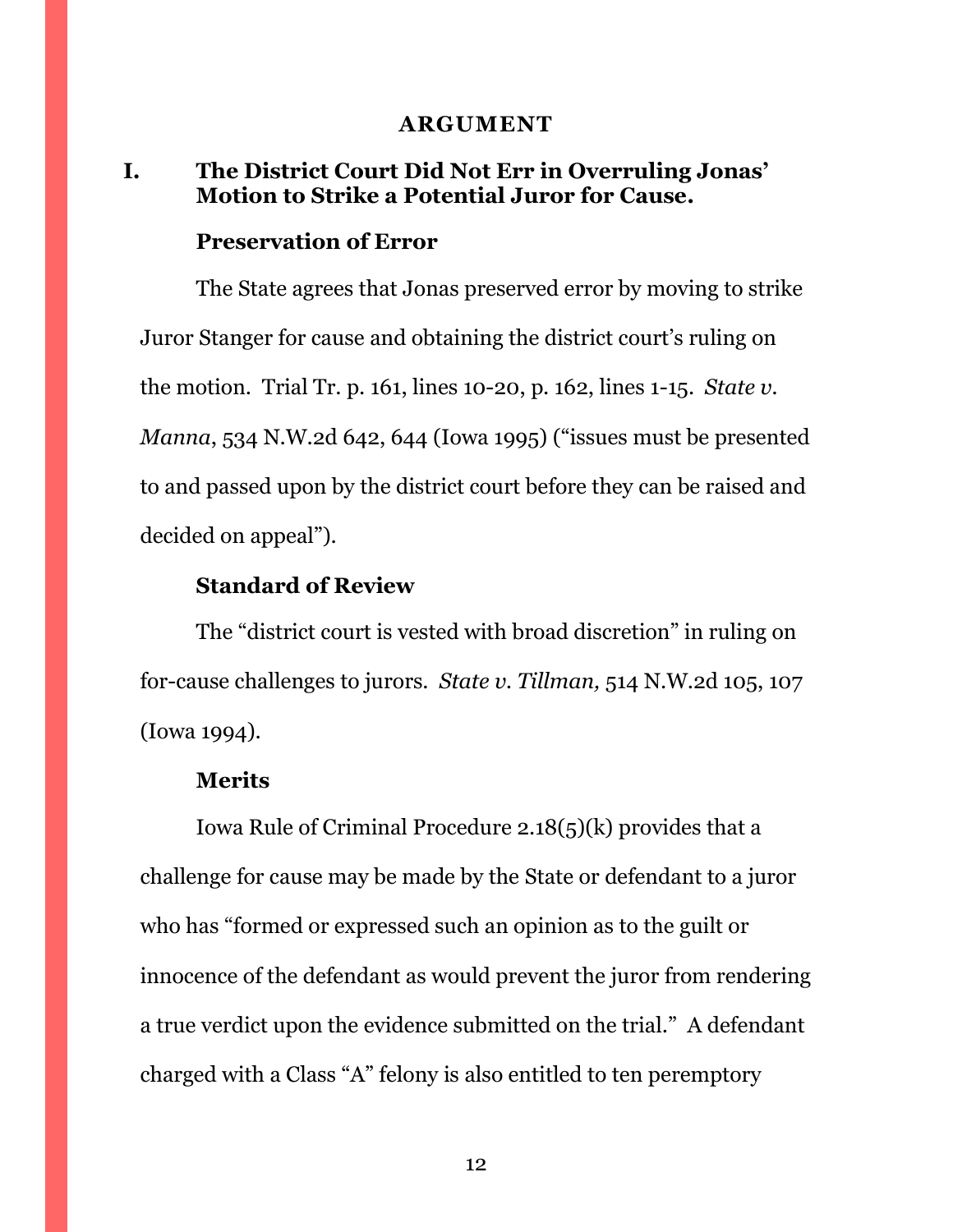strikes (plus one when selecting alternate jurors). Iowa R. Crim. P. 2.18(9) and 2.18(15).

Jonas urges that the district court abused its discretion in denying his request to strike Juror Stanger because he expressed bias about his homosexuality. By denying the request, Jonas argues, he lost the use of one of his peremptory strikes.<sup>1</sup> He contends that this error should be presumed prejudicial.

*District court did not abuse its discretion in denying Jonas' request to strike juror for cause.* A question on the jury survey asked jurors whether the fact that the defendant is gay would affect their ability to be fair and impartial; Stanger answered the question yes. Trial Tr. p. 151, lines 14-17, p. 155, lines 4-9. When the State asked him about this response, Stanger agreed that he could make a decision based upon the evidence and the court's instructions. Trial Tr. p. 151, lines 19-22.

When defense counsel asked about Stanger about his response to the question, Stanger replied, "Somewhere in the back of my mind something would come up. I just-- I'm just being honest with you, yes." Trial Tr. p. 155, lines 4-12. Defense counsel inquired, "So is it

 $\overline{a}$ 

<sup>1</sup> Stanger did not serve on the jury. Trial Tr. p. 471, line 23-p. 472, line 4.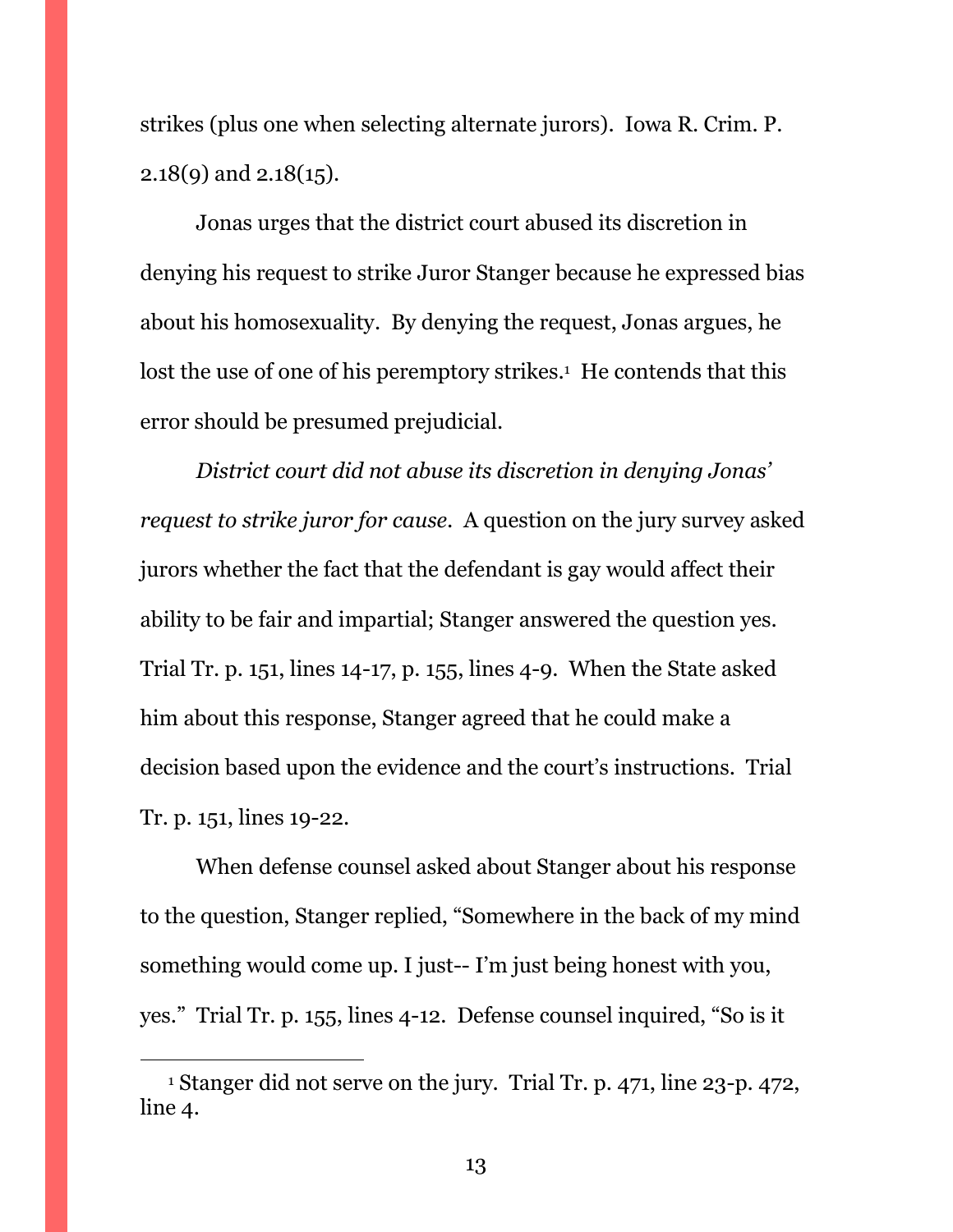fair to say that you are not going to be able to give Mr. Jonas a fair trial because of that?" Trial Tr. p. 155, lines 20-21. Stanger answered, "I would say that young man would probably do better without me on the jury, just to be honest with you. I would try to be fair. I'm 50 years old and I would try to be fair, but he probably would have better jury selection than myself." Trial Tr. p. 155, line 19-p. 156, line 1.

Defense counsel continued his questioning:

Q: Because is that a factor you will not be able to exclude?

A: I don't know if I'd be able to. I would try to exclude it, but, you know, somewhere in the back something is going to come up I guess.

Q: So, if I can restate what you told us, it would not be fair to Mr. Jonas to have you on the jury  $-$ 

A: Correct—

Q: --because of that fact you could not be completely fair and impartial?

A: It would come – yes, yes.

Trial Tr. p. 156, lines 2-12.

The State and Stanger then engaged in the following exchange:

Q: Are you telling me you couldn't listen to the circumstantial evidence and make a decision based upon the evidence?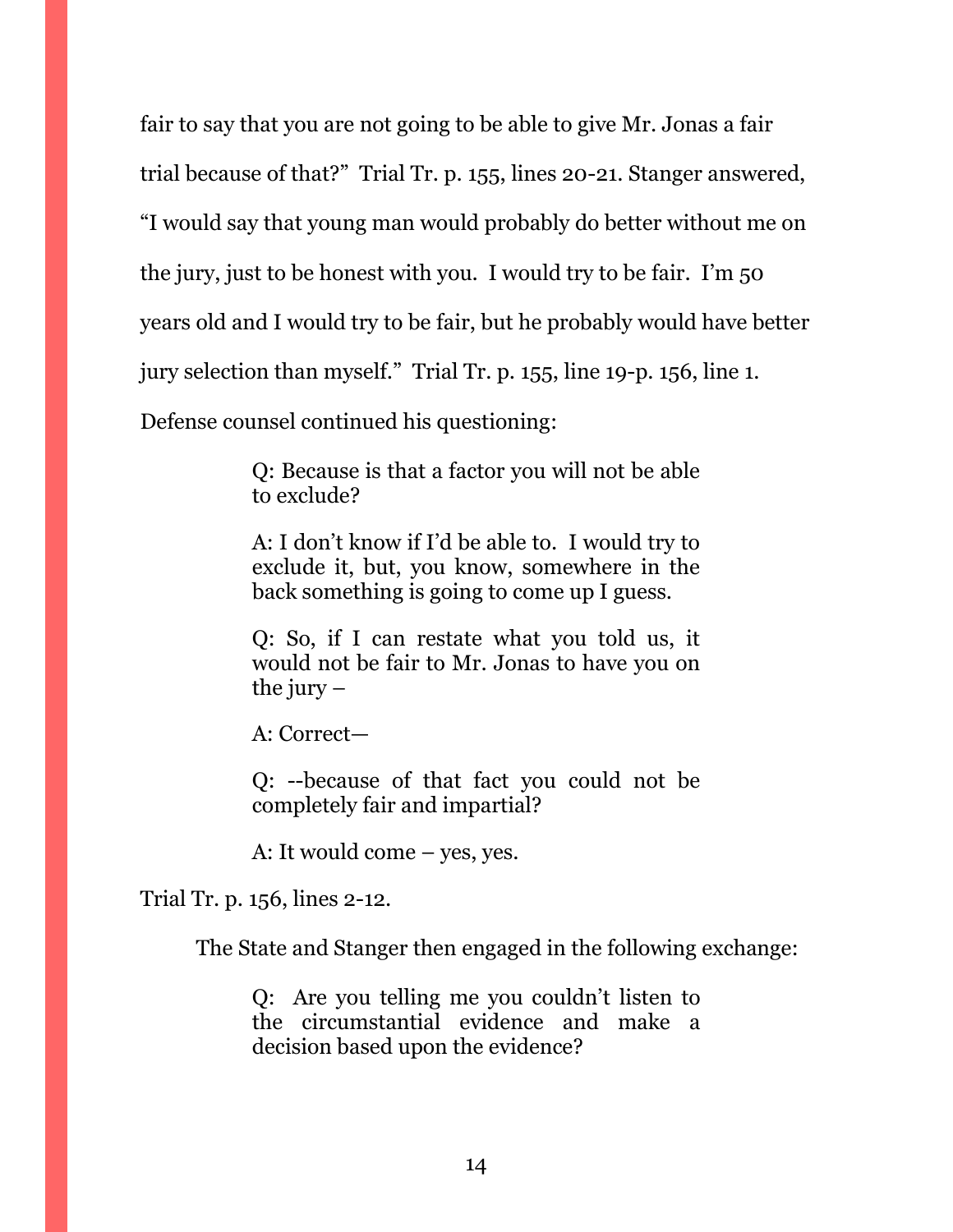A: Again, I would sit there and somewhere along the way something would come up in the back of my mind. I will try. Honestly, I will try that, but the young man would probably do better with someone else.

Q: Have you formed an opinion now as to guilt or innocence?

A: I have not, no, sir.

Q: And, you know, you have served on a jury before. You know that the State has the burden of proof and you're supposed to make your decisions based upon the evidence and the Judge's instructions. I'm just saying, can you do that? I know you have personal feelings. Can you set those aside and make a decision based on that?

A: Again, I would try, but I'm sure there would be something that would come up.

Q: You don't know what that would be?

A: Yeah. I – again, I'm 50 years old. I work with truckers and guys in oil refineries and in oil wells. It's just permeated my life. So I will try to be honest and fair, but again, there would be something that would come up. I'm just being honest.

Trial Tr. p. 156, line 17-p. 157, line 16.

The district court also asked Stanger about his ability to be

unbiased.

THE COURT: My question for you is this: Does the fact that the defendant, Mr. Jonas, has identified himself as a gay man, does that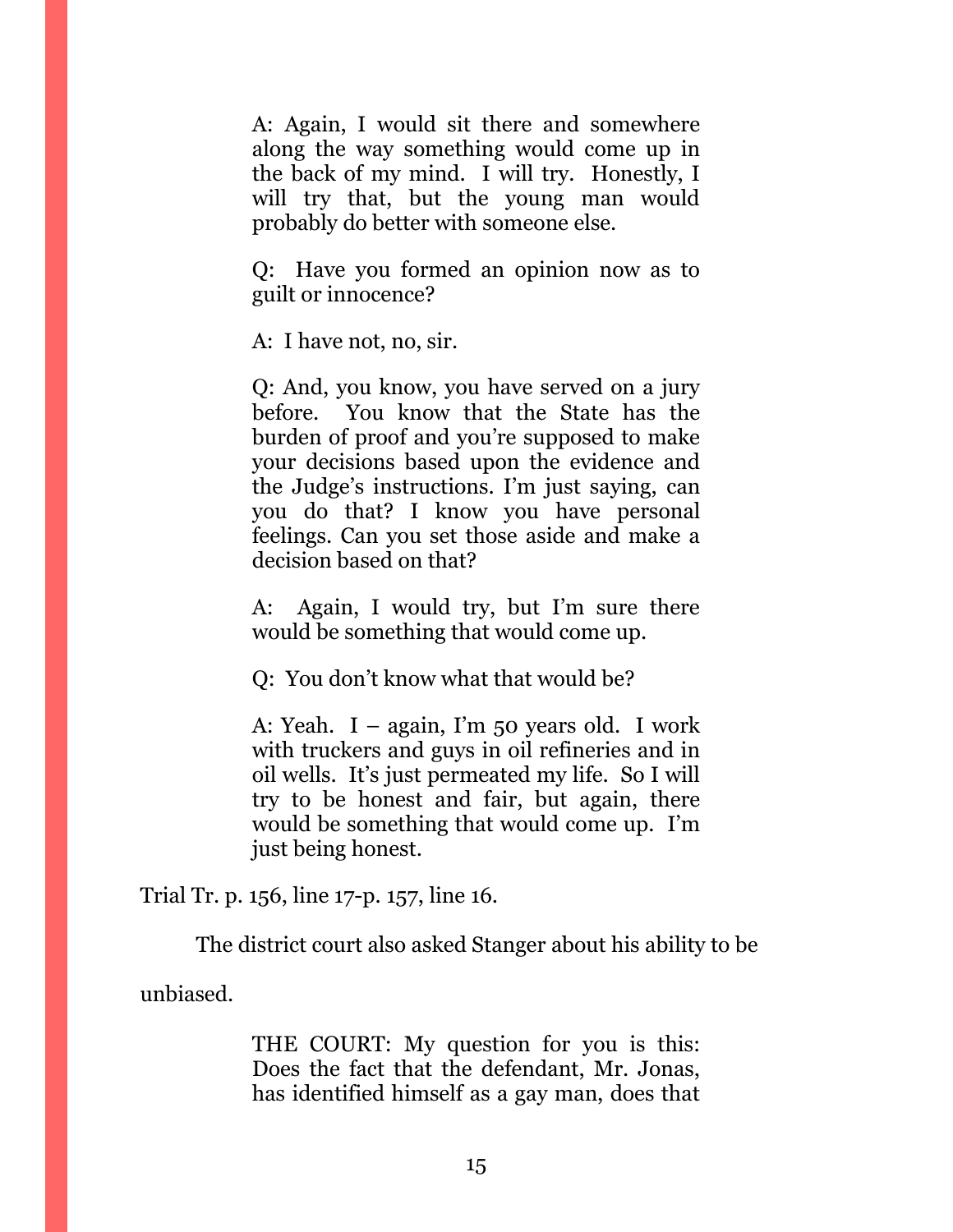fact alone cause you to be biased or prejudiced against him in determining whether he's guilty or innocent in this case?

A: Again, I don't think it would be determined whether he was guilty or innocent, but I would still have a bias there some place, yes.

THE COURT: Okay. So are you – if I instruct you as to what the law is, are you going to be able to follow what the law says?

A: Yes.

THE COURT: Are you – does the fact that the defendant, again, is gay, does that cause you to not be able to listen to the evidence and keep an open mind with respect to guilty or not guilty, the facts of this case? [. . .]

A: I understand that, you know, again the facts are going to be the facts and my – and that's what we will hear and that's what we will determine. But, again, somewhere down in the –

THE COURT: Well, the law doesn't require that you forget the fact that Mr. Jonas is gay, so that's why I'm concerned about the fact that you are telling us that there is something that might pop up in the back of your head. You don't have to forget the fact that he has identified himself as being gay.

Is that what you're telling the Court is that you are not going to be able to forget the fact that he's gay. Or do you think that the fact that he's gay means that more likely than not that he – that you are not going to be able to give him a fair trial?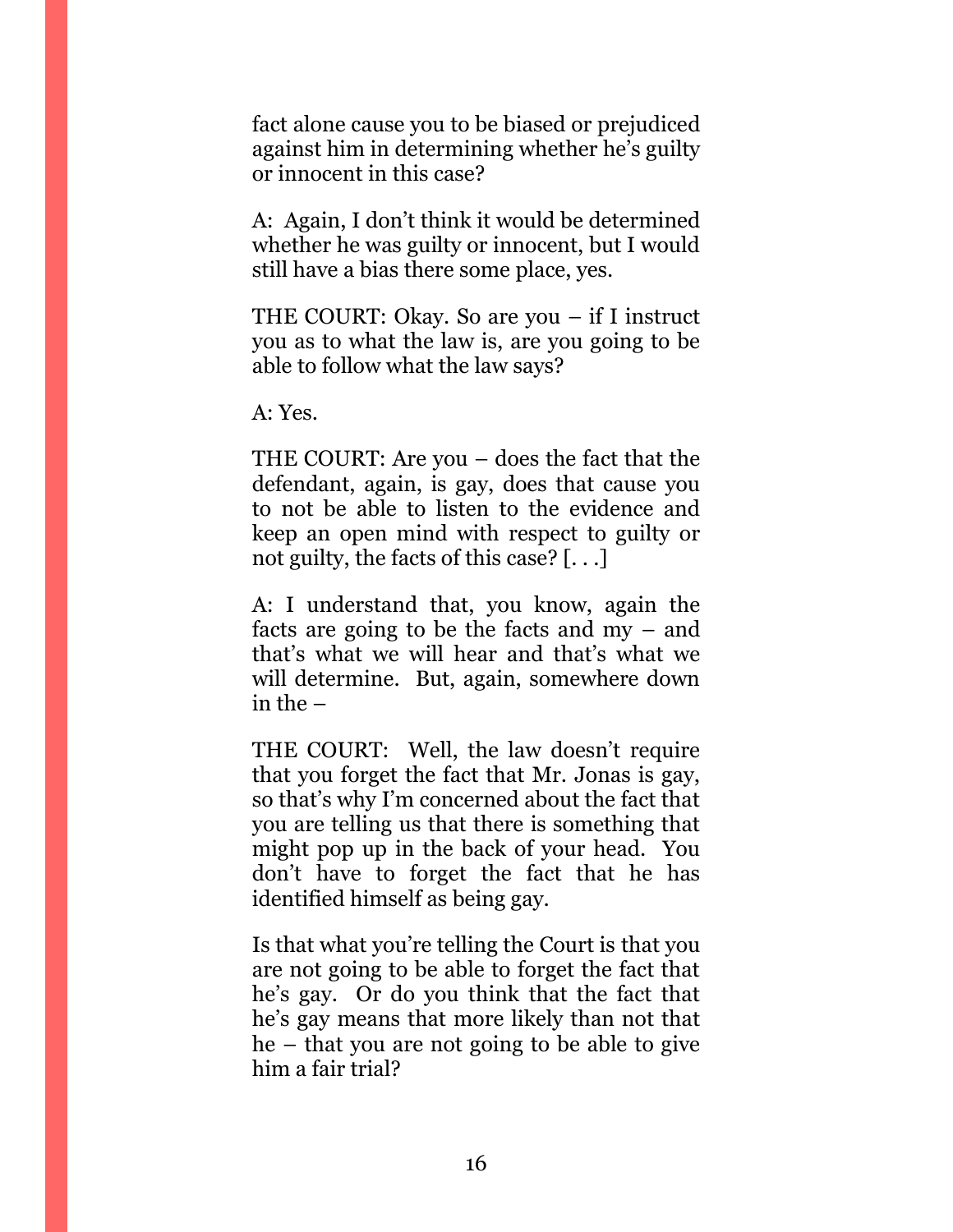A: I think, again, the gentleman would probably do better without me on the jury. I think there could be something in the back of my mind that would – again, I'd listen to the facts. I would try my best, but it's who we are.

Trial Tr. p. 158, line 4-p. 159, line 16.

In denying Jonas' request to strike Stanger for cause, the district court observed that Stanger had maintained that he could be fair and unbiased despite his feelings about the gay defendant. Trial Tr. 158, lines 1-6. It determined Stanger could remain on the jury. Trial Tr. p. 162, lines 7-9.

In contrast, the district court did grant Jonas' request to strike a juror for cause where the juror stated he could not be fair and impartial and would be less likely to believe Jonas because he was gay. Trial Tr. p. 227, lines 2-p. 229, line 20. The distinction between this juror and Stanger is that Stanger continued to state he was able to be fair and impartial, or would try to be, despite what may be in the back of his mind about the fact the defendant is gay. Stanger may have had some bias about homosexuals; however, his bias would not prevent him from rendering a verdict based upon the evidence.

A "prospective juror's indication of concern about the ability to set aside a prejudice or preconceived belief about some facet of the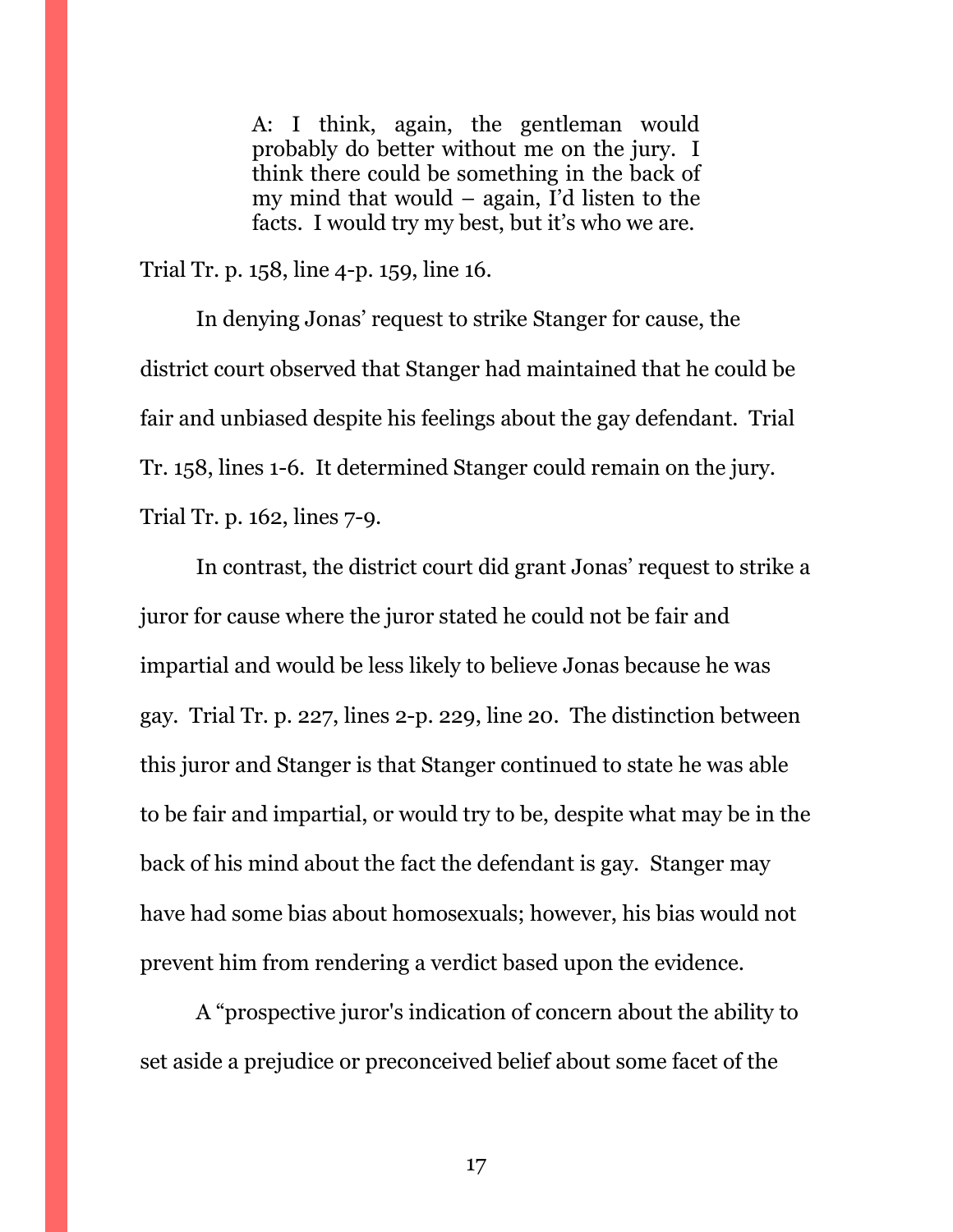case does not automatically warrant exclusion for cause.

Disqualification is not required if the trial court is reasonably satisfied that the prospective juror is willing and able to be fair and to follow its instructions." *People v. Griffin,* 985 P.2d 15, 20 (Colo. App. 1998).

For example, in *State v. Winfrey*, 221 N.W.2d 269, 273 (Iowa 1974), a juror "related the fact he and his wife had had trouble with two young blacks while they were living in a black neighborhood. They moved because of that trouble." The Supreme Court found the district court did not abuse its discretion in denying the defendant's challenge for cause because the juror "also stated he could be fair and impartial to [the black] defendant." *Winfrey,* 221 N.W.2d at 273.

Here, the district court was satisfied Stanger could be fair and impartial despite his underlying feelings about homosexuality. It did not abuse its discretion in denying Jonas' request to strike Stanger for cause. *See People v. Simon*, 100 P.3d 487, 494 (Colo. App. 2004), as modified on denial of reh'g (May 13, 2004) (no abuse of discretion to deny strike for cause where juror expressed religious objections to homosexuality).

*Neuendorf.* In the event that the reviewing court determines the district court abused its discretion in denying his request to strike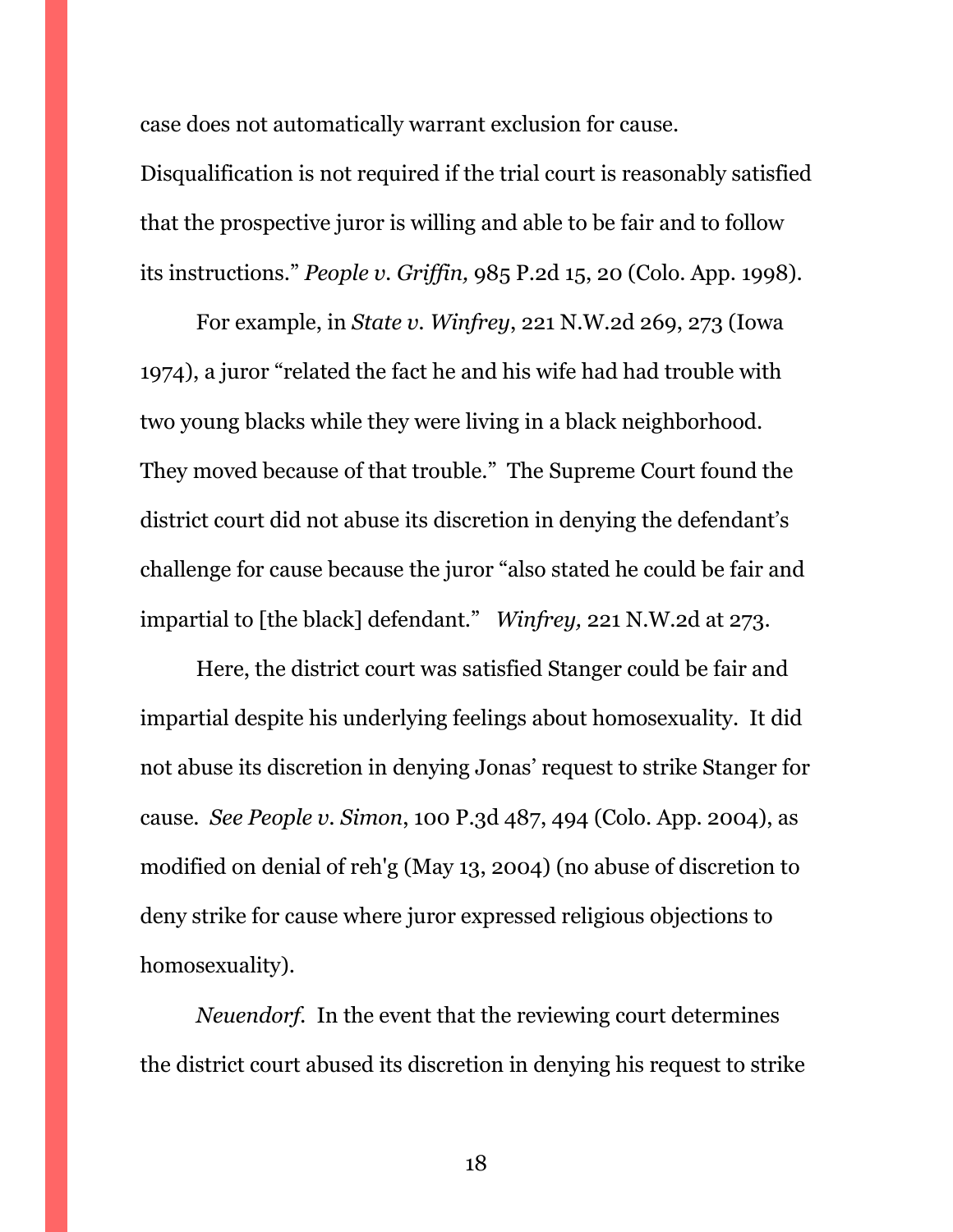Stanger for cause, Jonas requests the Court to overrule *State v. Neuendorf,* 509 N.W.2d 743 (Iowa 1993). In *Neuendorf,* the Supreme Court found that the district court abused its discretion in denying the defendant's motion to strike a juror for cause. The defendant then used a peremptory strike to remove this juror and she was not seated. The Court determined that the district court's error did not automatically require reversal of the defendant's conviction. Rather, because there was no evidence that the jury that convicted the defendant was not impartial, the defendant was not entitled to reversal. *Neuendorf*, 509 N.W.2d at 746-47.

As Jonas notes, *Neuendorf* overruled prior case law holding that such an error required automatic reversal. *See State v. Beckwith,* 242 Iowa 228, 46 N.W.2d 20 (1951) and *State v. Reed*, 201 Iowa 1352, 208 N.W2d. 308 (1926). In doing so, the Iowa Supreme Court joined the United States Supreme Court and a majority of jurisdictions that have rejected an automatic-reversal rule. *See United States v. Martinez-Salazar*, 528 U.S. 304, 315 (2000), Joe Lin, *State v. Hickman: Redefining the Role of Peremptory Challenges,* 46 Ariz. L. Rev. 849, 854 (Winter 2004) ("harmless error review is the majority rule among the various United States jurisdictions").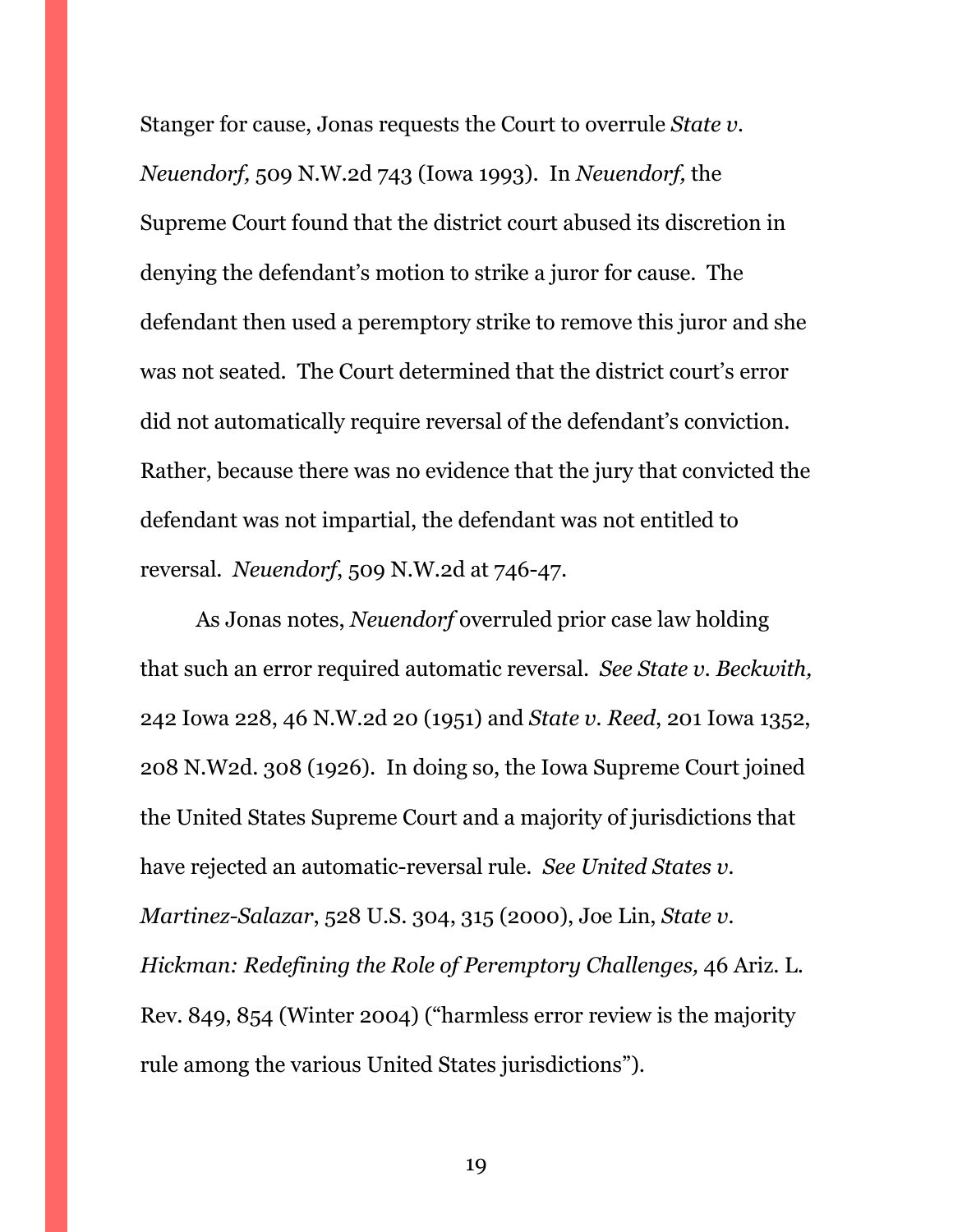In *Martinez-Salazar,* the Supreme Court explained that "peremptory challenges are not of constitutional dimension." *Martinez-Salazar,* 528 U.S. at 779. The Court rejected the reasoning that reversal is required when an error in denying a challenge of cause reduces an "allotment of peremptory challenges by one." *Id.* at 781. It noted that "[a] hard choice is not the same as no choice." *Id.* The Court maintained that rather than losing a peremptory challenge, the defendant "used the challenge in line with a principal reason for peremptories: to help secure the constitutional guarantee of a trial by an impartial jury." *Id.* at 781-82.

The Court also noted this use of the peremptory, to cure an error by the trial judge, "comports with the reality of the jury selection process. Challenges for cause and rulings upon them [ ] are fast-paced, made on the spot and under pressure. Counsel, as well as court, in that setting, must be prepared to decide, often between shades of gray, by the minute." *Id.* (internal quotation marks omitted).

As in *Martinez-Salazar* and *Neuendorf,* the district court's ruling did not "result in the seating of any juror who should have been dismissed for cause." *Id.* Both courts acknowledge that reversal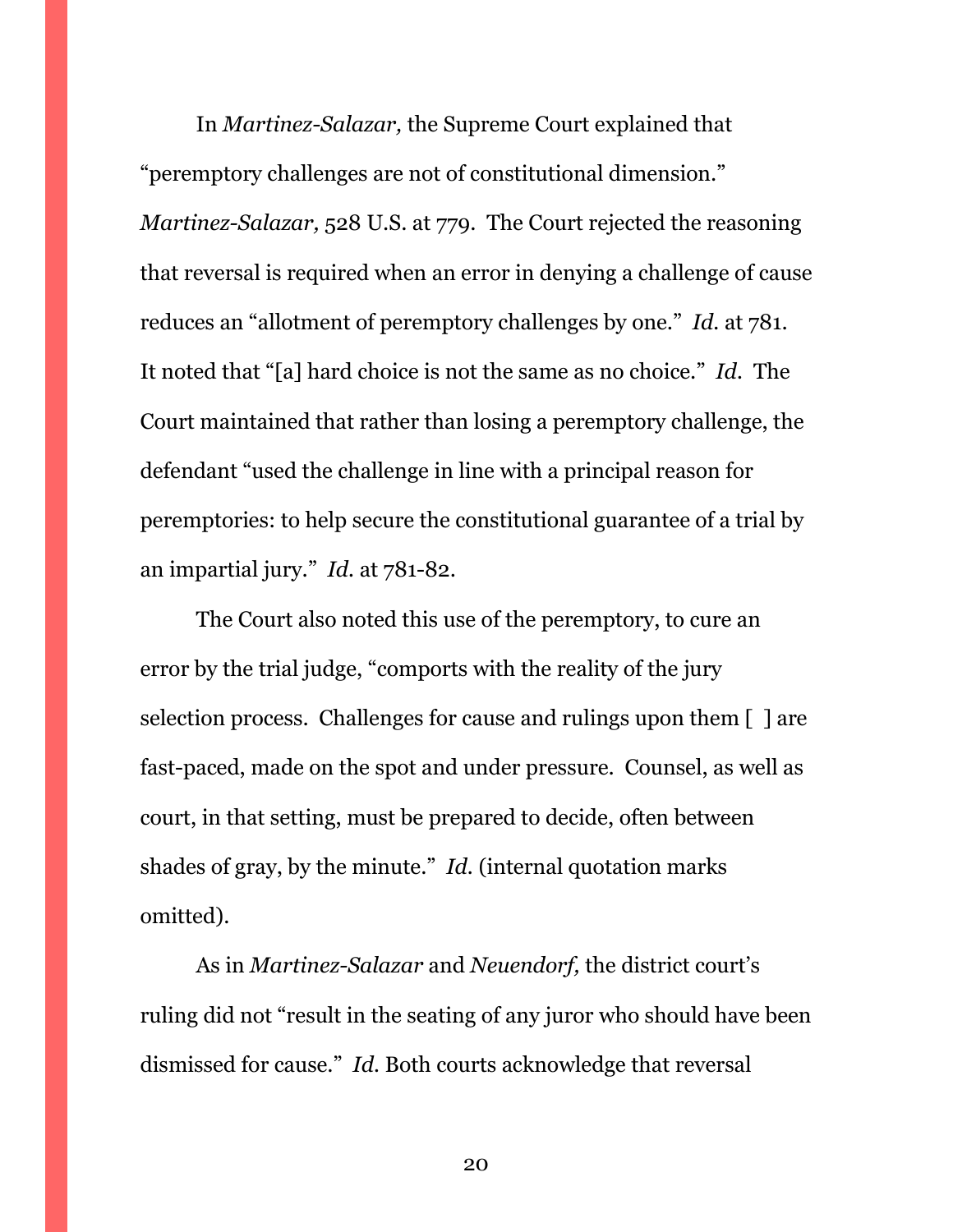would be warranted if a juror who should have been struck for cause sat on the jury. *Id.; Neuendorf*, 509 N.W.2d at 747.

There is no indication the trend of jurisdictions is toward an automatic-reversal rule despite the cases cited by Jonas. In fact, quite recently, in *State v. Novotny,* 320 P.3d 1194 (Colo. 2014), the Colorado Supreme Court overruled its prior automatic reversal rule. *See also Pickens v. State,* 783 S.W.2d 341, 345 (Ark. 1990); *State v. Hickman*, 68 P.3d 418 (Ariz. 2003)*; Dawson v. State, 5*81 A.2d 1078, 1093-94 (Del. 1990), *vacated on other grounds by Dawson v. Delaware,* 503 U.S. 159 (1992)*; Trotter v. State,* 576 So. 2d 691, 693 (Fla. 1990); *State v. Graham,* 780 P.2d 1103, 1108 n.3 (Haw. 1989)*; People v. Gleash,* 568 N.E.2d 348, 353 (Ill. Ct. App. 1991); *Vaughn v. State,* 559 N.E.2d 610, 614 (Ind. 1990); *State v. Ramos,* 808 P.2d 1313, 1315 (Idaho 1991)*; Mettetal v. State,* 602 So. 2d 864, 869 (Miss. 1992)*; State v. Tranby,* 437 N.W.2d 817, 824 (N.D. 1989)*; State v. DiFrisco,* 645 A.2d 734, 751-53 (N.J. 1994); *State v. Broom,* 533 N.E.2d 682, 695 (Ohio 1988); *State v. Green,* 392 S.E.2d 157, 160 (S.C. 1990)*; State v. Middlebrooks,* 840 S.W.2d 317, 329 (Tenn. 1992); *State v. Menzies,* 889 P.2d 393, 398 (Utah 1994); *State v.*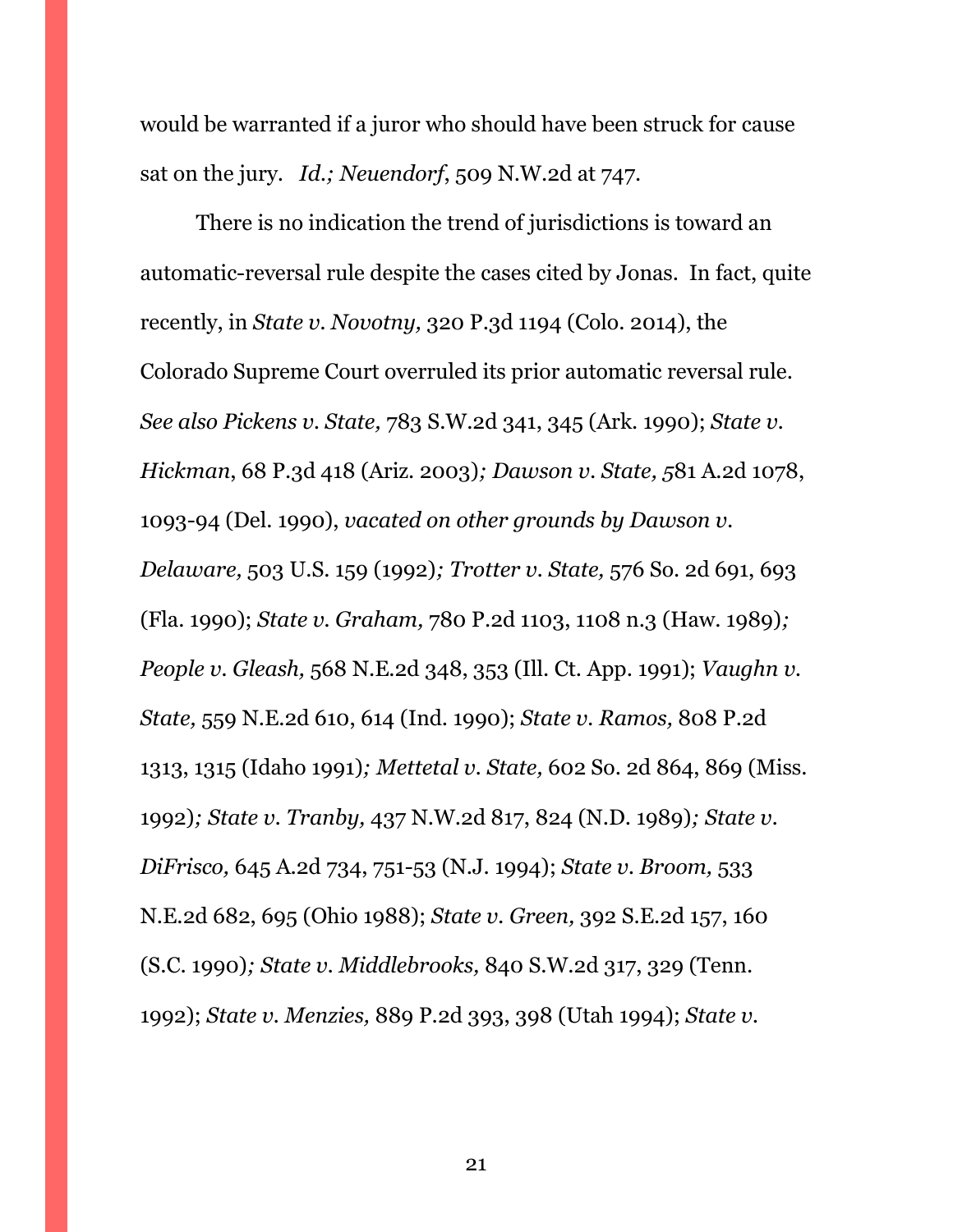*Lindell,* 629 N.W.2d 223 (Wis. 2001); and *Klahn v. State*, 96 P.3d 472, 483 (Wyo. 2004).

As the Arizona Supreme Court observed in *State v. Hickman*, 69 P.3d 418 (Ariz. 2003), "[i]f important constitutional errors are subject to harmless error review, then, logically, a trial court's erroneous denial of a challenge for cause and the defendant's subsequent use of a peremptory challenge to cure that error should be subject to harmless error review." 68 P.3d at 425. Citing *Martinez-Salazar's* description of the pace of voir dire and "shades of gray" often distinguishing jurors, the Court reasoned that it is "incongruous that a defendant should receive a new trial simply because the trial judge made a mistake that had no impact on the reliability of the jury's verdict." *Id*. Granting a new trial when the defendant was tried before an impartial jury "would be an exercise of form over substance." *Id.* at 426. An automatic reversal rule "is costly to the victims and to the judicial system, and it generates public cynicism and disrespect for the judicial system." *Id.* 

When Wisconsin had an automatic-reversal rule, the dissent to the case applying it, *State v. Ramos,* set forth the predicament that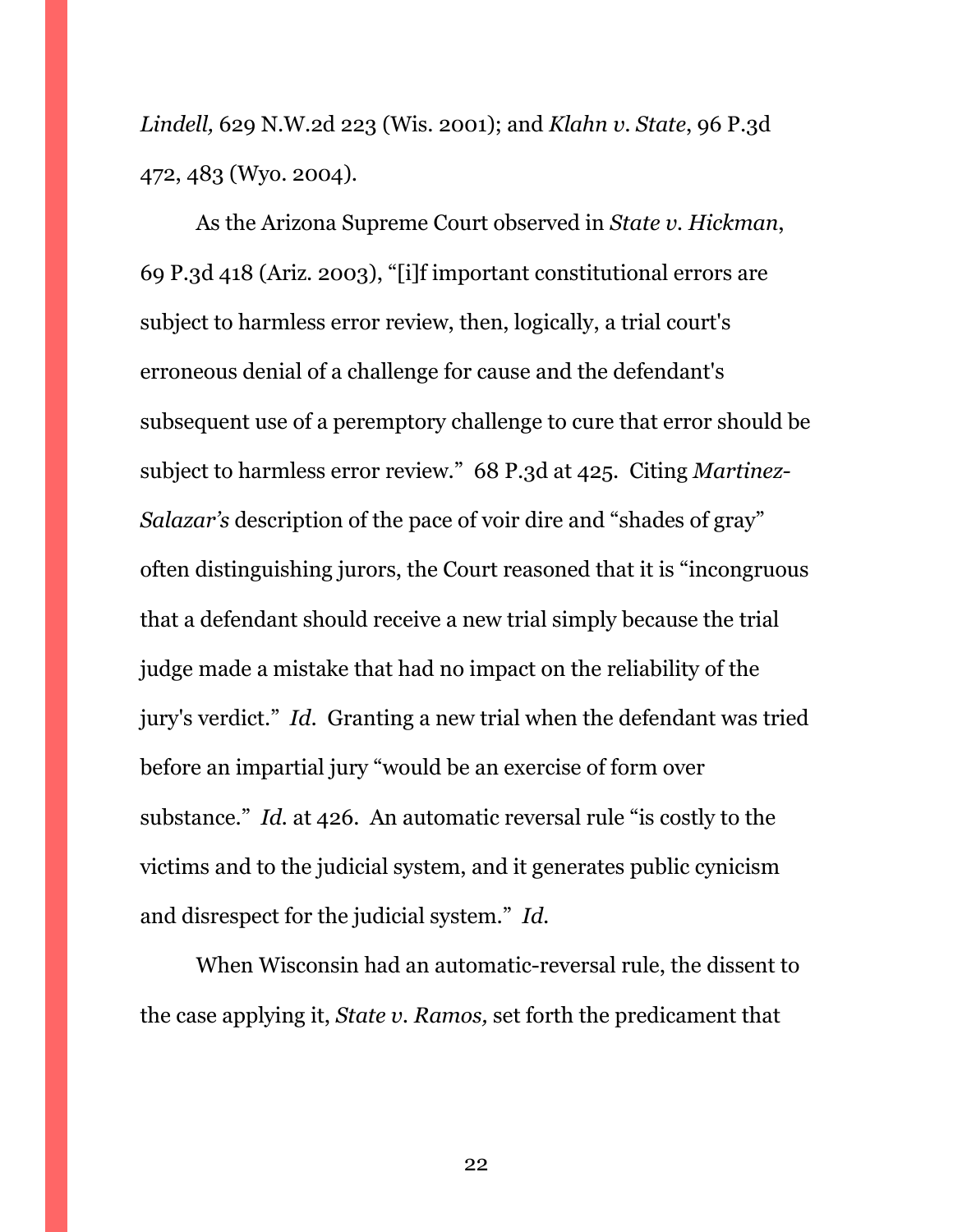may result from doing so. Justice Crooks wrote that the *Ramos*

majority,

effectively created a "win-win" situation for defendants. Pursuant to *Gesch*, if a circuit court erroneously fails to excuse a juror for cause, the defendant may refuse to exercise a peremptory challenge, wait until the jury renders its verdict, appeal if he or she does not like the result, and then receive a new trial. Pursuant to the majority's decision in this case, even if a defendant uses a peremptory challenge to strike the "for cause" juror in such situations, the defendant may wait until the jury renders its verdict, appeal if he or she does not like the result, and then receive a new trial. Therefore, *Gesch*, combined with the majority's opinion today, will result in a tremendous waste of judicial resources and taxpayers' money in this case and in future cases as well.

*State v. Ramos*, 564 N.W.2d 328, 340 (1997) (Crooks, J., dissenting)

overruled by *State v. Lindell*, 629 N.W.2d 223 (Wis. 2001).

For the reasons relied upon by the Court in *Martinez-Salazar,* 

*Hickman*, and the *Ramos'* dissent, there is no need to revive the

automatic-reversal in Iowa.

# <span id="page-29-0"></span>**II. The State Proved Beyond a Reasonable Doubt that Jonas Did Not Act With Justification.**

# **Preservation of Error**

Jonas unsuccessfully moved for a judgment of acquittal at the

close of the State's case and at the close of the defense's case. Trial Tr.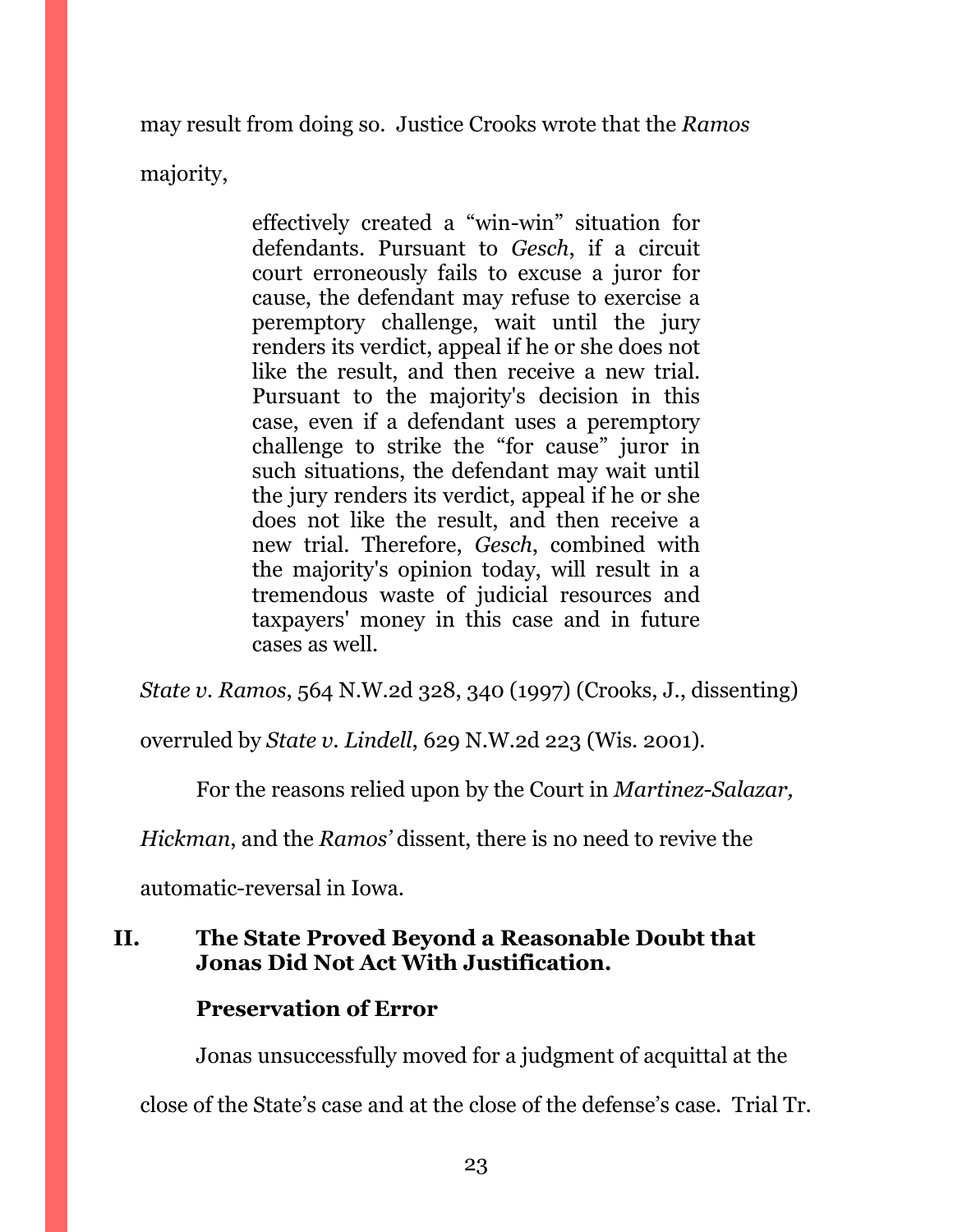p. 1255, line 6-p. 1259, line 6, p. 1561, lines 6-14. Jonas specifically argued the State had not proved that he acted without justification. Trial Tr. p. 1255, line 6-22. The State agrees Jonas preserved error on this issue.<sup>2</sup> *State v. Crone*, 545 N.W.2d 267, 270 (Iowa 1996) (motion for judgment of acquittal must be make reference to specific grounds in district court to preserve error).

### **Standard of Review**

 $\overline{a}$ 

Review of a challenge to the sufficiency of the evidence is on assigned error. *State v. McPhillips*, 580 N.W.2d 748, 753 (Iowa 1998). The reviewing court will uphold the denial of a motion for judgment of acquittal if there is substantial evidence in the record to support the defendant's conviction. *Id*. at 752. Substantial evidence is evidence that could convince a trier of fact that the defendant is guilty of the crime charged beyond a reasonable doubt. *State v. Crone*, 545 N.W.2d 267, 270 (Iowa 1996). In determining whether there is sufficient evidence, the court considers all the evidence. *State v. Robinson*, 288 N.W.2d 337, 340 (Iowa 1980). However, the court views the evidence in a light most favorable to the State and makes all

<sup>2</sup> Jonas argues that if error was not preserved, his counsel provided ineffective assistance.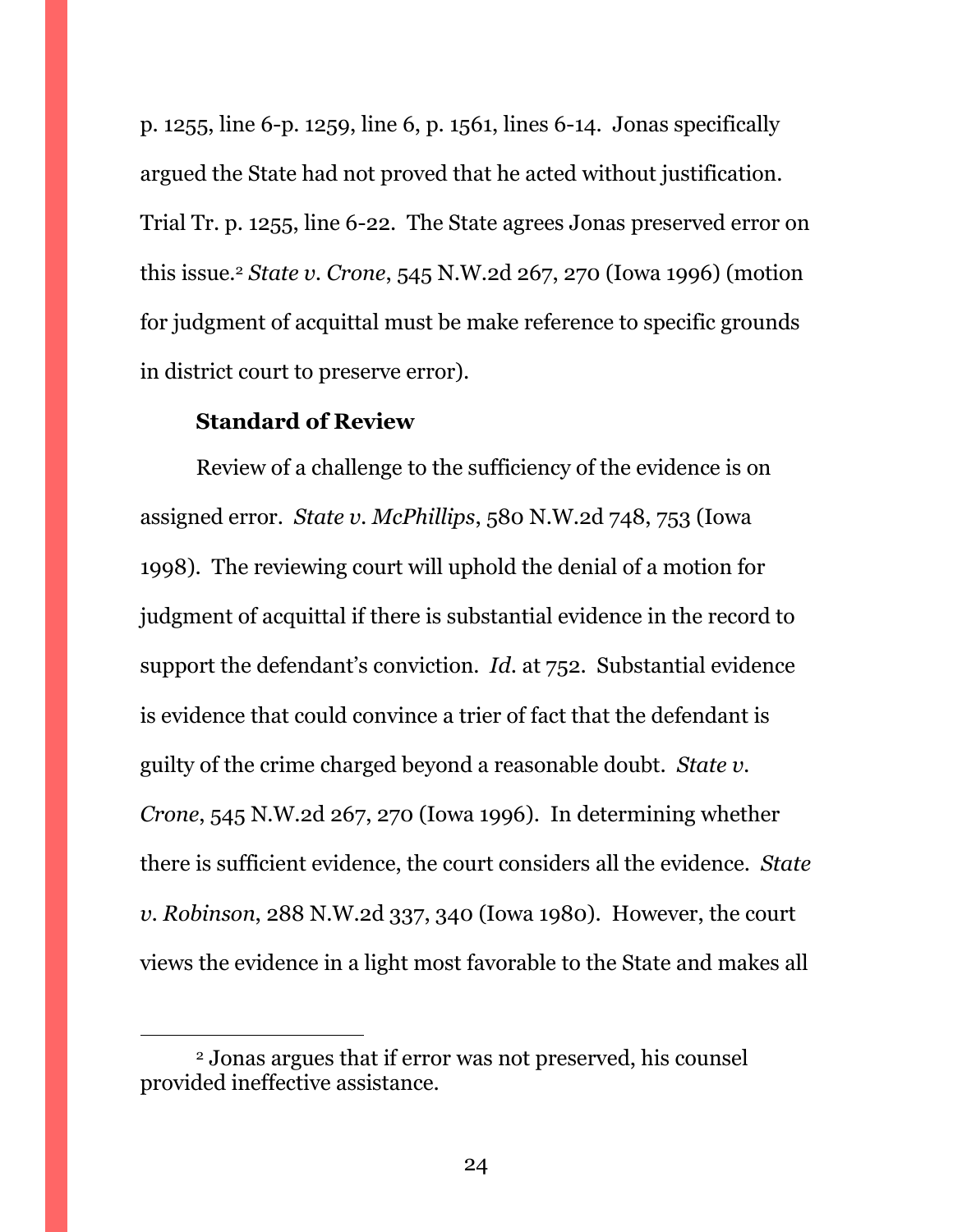reasonable inferences that may be drawn from the evidence. *McPhillips*, 580 N.W.2d at 752.

#### **Merits**

Jonas argues the State failed to present sufficient evidence to prove beyond a reasonable doubt that he did not act with justification. "A person is justified in the use of reasonable force when the person reasonably believes that such force is necessary to defend oneself or another from any imminent use of unlawful force." Iowa Code § 704.3 (2013). "When the defense is raised, the burden rests upon the State to prove --beyond a reasonable doubt-- that the alleged justification did not exist." *State v. Rubino*, 602 N.W.2d 558, 565 (Iowa 1999).

"The State can meet its burden by proving any of the following facts: 1. The defendant initiated or continued the incident resulting in injury; or 2. The defendant did not believe he was in imminent danger of death or injury and that the use of force was not necessary to save him; or 3. The defendant had no reasonable grounds for such belief; or 4. The force used was unreasonable." *Id.* 

The State proved at least three of the four facts in this case. First, the jury could have reasonably rejected the premise that Zach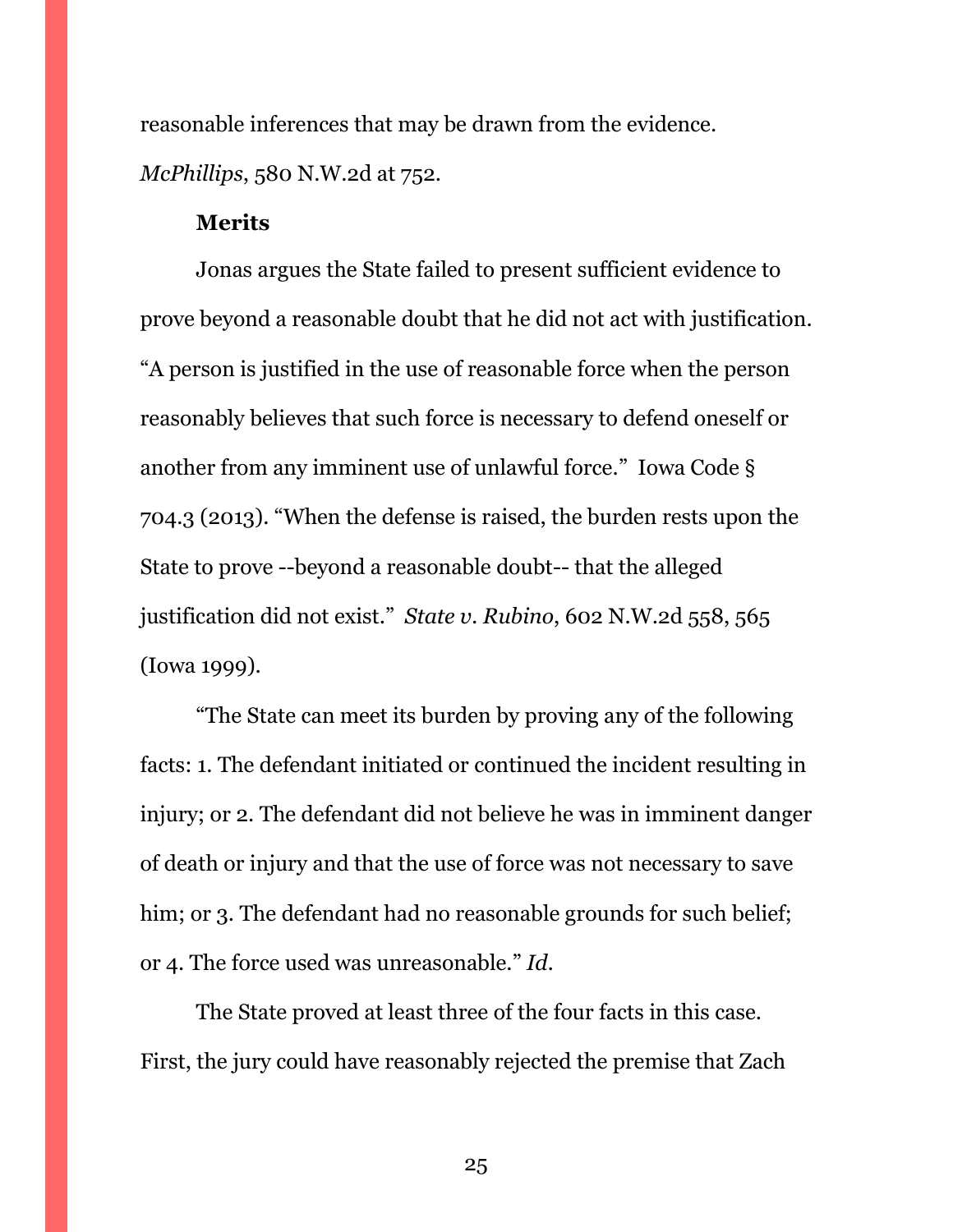swung a hammer at Jonas. Jonas lied about other aspects surrounding the events of August 23, 2014; he could have been lying about Zach being the initiator of the fight. The presence of a hammer in the area surrounding a workshop is not unusual. Nor is the presence of Zach's blood on the hammer unusual based upon the location in which it was found (DNA testing showed that the only identifiable DNA on the hammer was a statistical match to Zach). Trial Tr. p. 1164, line 3-p. 1165, line 1; App. \_\_\_\_.

Next, the State proved Jonas continued the *incident* resulting in injury. The incident could have been avoided had Jonas, after observing Zach pocket a hammer, simply driven away when he went to his truck to get cigarettes. However, instead of ending the evening, Jonas grabbed a knife and returned to where Zach was standing. State's Exhibit 186. By grabbing his knife, Jonas demonstrated awareness that a fight might ensue and yet he continued the incident by returning to talk to Zach.

Next, the force Jonas used was more than necessary to fend off Zach's alleged attack. Zach sustained 22 stab wounds and 15 incised wounds. Trial Tr. p. 1225, lines 15-19. Dr. Schmunk described the various injuries to Zach. These injuries included a stab wound to his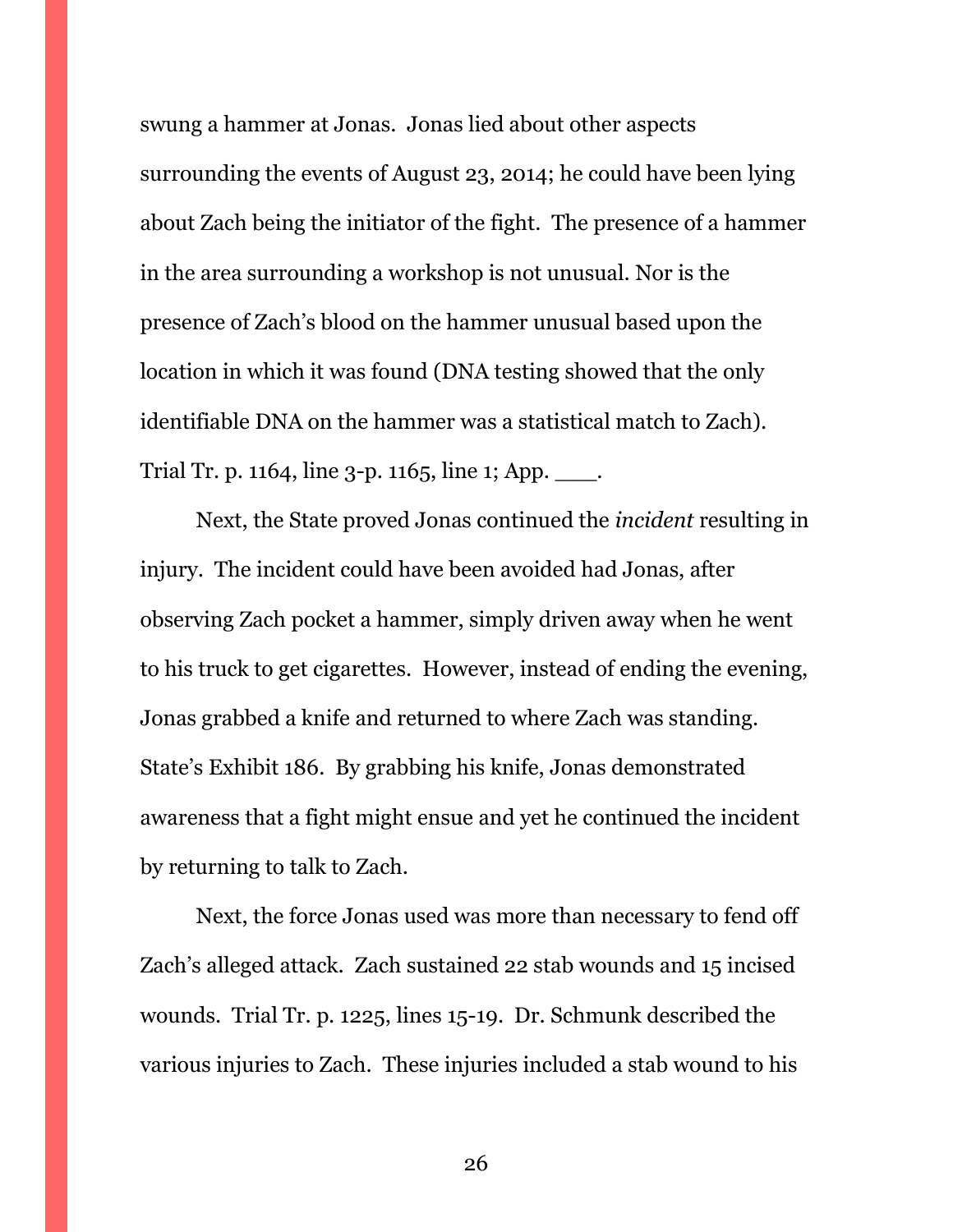left eyebrow that "penetrated down into the globe of—or into the region of the eye[,] a four-inch slash to his cheek, stab wounds to his right lower chest, stab wounds that entered his abdominal cavity, and a "deep incised wound to the right thumb" that "nearly severed the right thumb off." Trial Tr. p. 1228, line 9-p. 1231, line 17, p. 1232, line 19-p. 1234, line 19, 1236, line 15-p. 1237, line 4. Moreover, Dr. Schmunk opined that the wound to Zach's thumb would have rendered it unusable. Trial Tr. p. 1237, lines 8-16. Jonas stated in his second interview with police that Zach held the hammer in his right hand when he was struck by it. State's Exhibit 186. This indicates that Zach was right-handed and would not have presented a deadly threat to Jonas due to this injury.

In contrast, the blow Jonas received a bruise/abrasion to his chin but there were no injuries to the inside of his mouth or to his teeth. Trial Tr. p. 1077, lines 14-23, p. 1078, lines 19-25, p. 1222, line 17-p. 1223, line 10, State's Exhibit 179. *See People v. Williams*, 599 N.E.2d 1033, 1042 (Ill. Ct. App. 1992) (due to "the number and severity of the wounds, the jury could have decided that defendant had formed the intent to kill" victim and reject justification defense); *Harvey v. State*, 541 N.E.2d 556, 559 (Ind. Ct. App. 1989) ("jury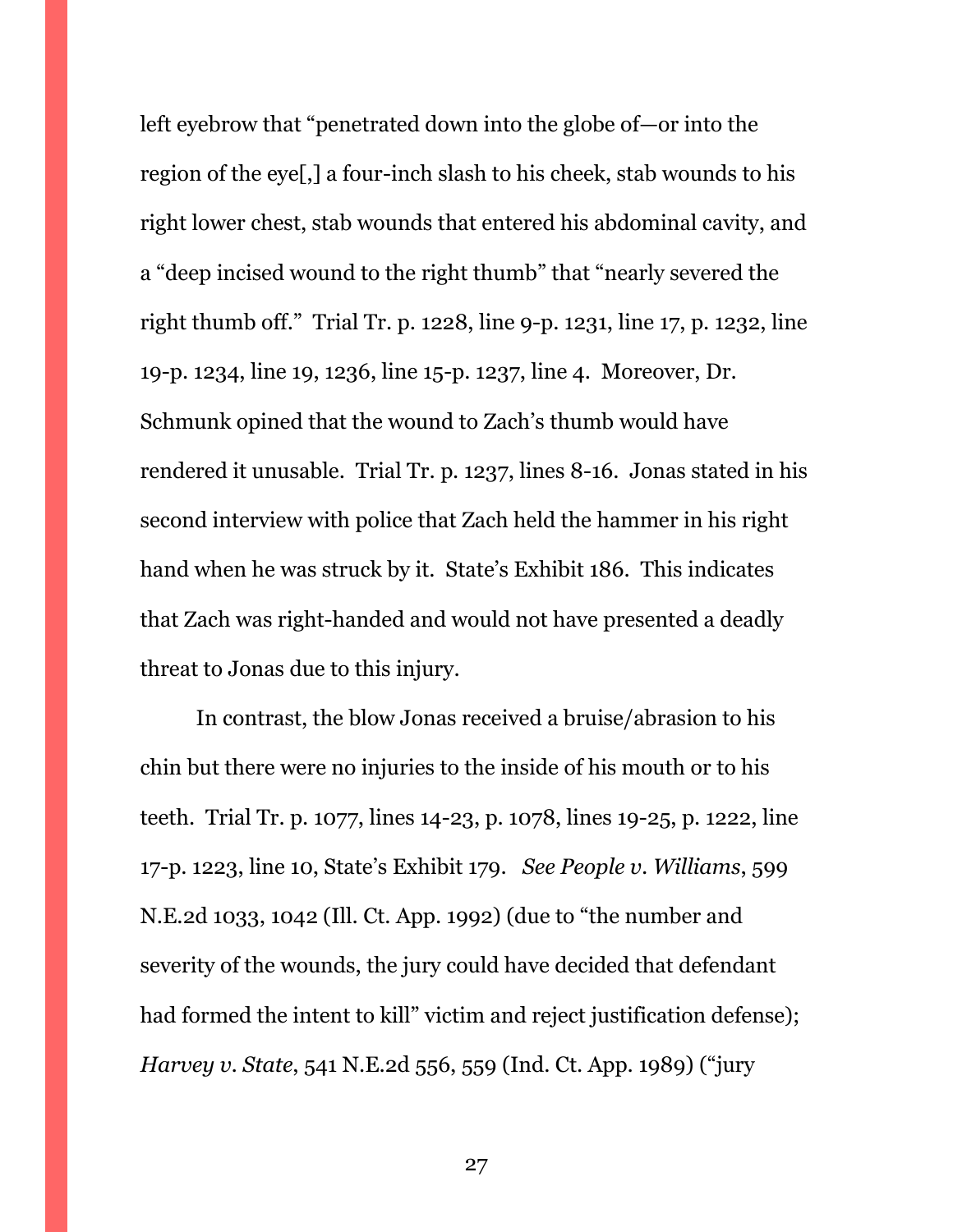could logically conclude, given the disproportionate amount of force employed and the circumstances leading to the stabbing, that Harvey did not reasonably respond out of fear or apprehension of death or great bodily harm"); *State v. Bell*, 442 So. 2d 715, 717 (La. Ct. App. 1983), *writ denied*, 444 So. 2d 1244 (La. 1984) ("Even assuming the victim pulled the knife, we are convinced defendant could have defended himself by less drastic measures. In short, his actions (of repeatedly stabbing the victim in the back) were not necessary to save himself from any perceived danger."

Further, Jonas' actions following the stabbing demonstrate guilty knowledge that is inconsistent with his justification defense. According to Jonas, Zach was still moaning when he left him; however, Jonas did not call 911. Rather, Jonas returned to his residence, removed his clothes, and then disposed of these clothes and his knife in such a manner that they were never found. Trial Tr. p. 815, line 10-p. 816, line 10, State's Exhibit 186. This behavior is not consistent with the actions of a person who felt justified in defending himself. *See Williams*, 599 N.E.2d at 1043 ("defendant's efforts to depict a homicide/burglary and his changing of his clothes and attempts to mislead the police by making false statements were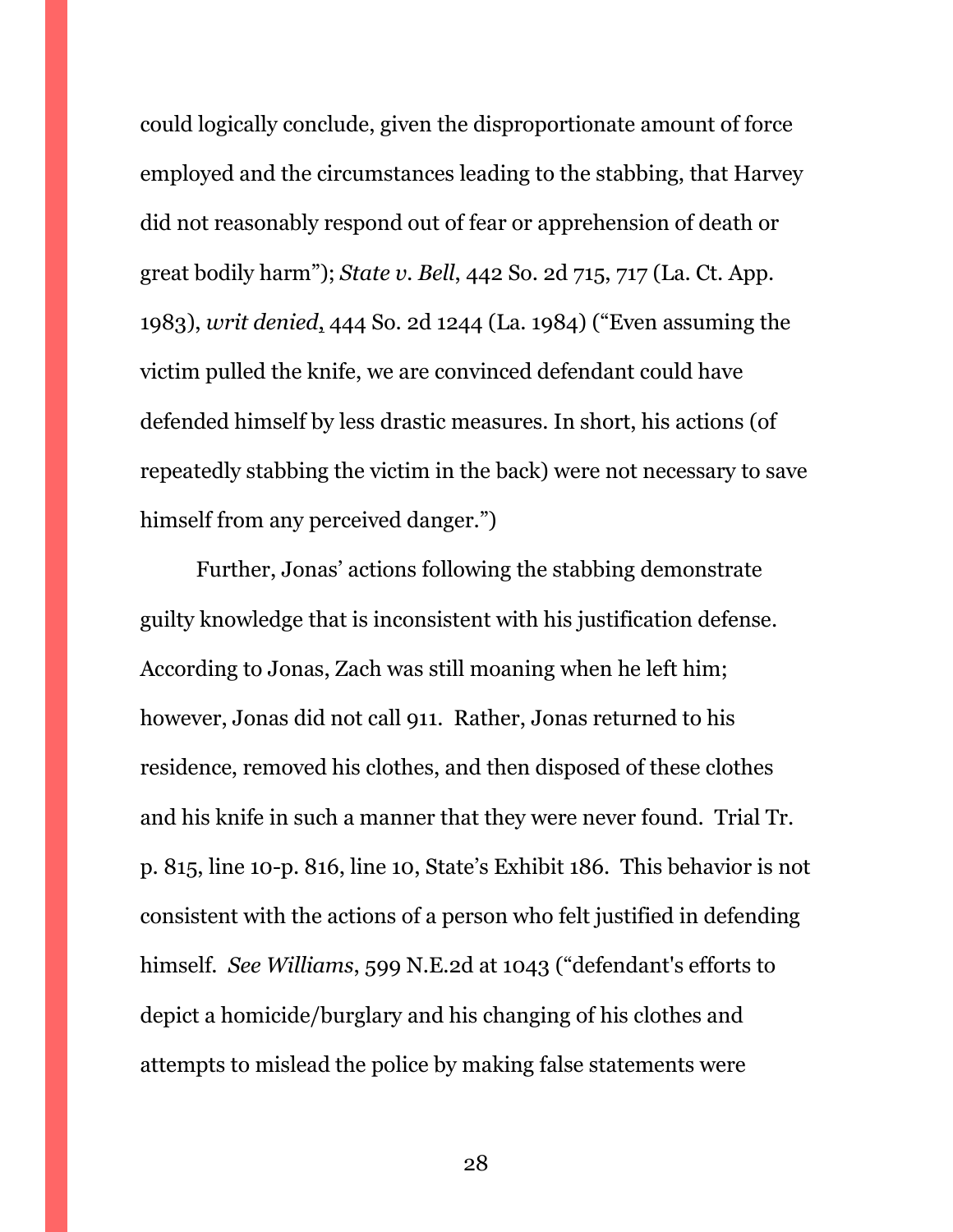sufficient to permit the jury to reject the self-defence claim"); *State v. Ray*, 70 So. 3d 998, 1005 (La. Ct. App. 2011), (jury did err in rejecting justification defense based in part on fact that defendant "disposed of the murder weapon and gave two false statements to the police before finally confessing to the murder"); *State v. Kirby*, 697 S.E.2d 496, 502 (N.C. Ct. App. 2010) ("Defendant's flight after the shooting is clear evidence from which the jury could reasonably infer that defendant knew that he had not killed in self-defence, otherwise he would have stayed and waited for the police to come, or he would have called the police himself.").

Given Jonas' opportunity to avoid a confrontation, the quantity and nature of the stab wounds inflicted upon Zach in response to an alleged blow, Jonas' failure to call for help, his disposal of his clothes and knife, and his failure to tell the truth about the incident when first interviewed by investigators, the State proved beyond a reasonable doubt that Jonas did not act with justification when he killed Zach.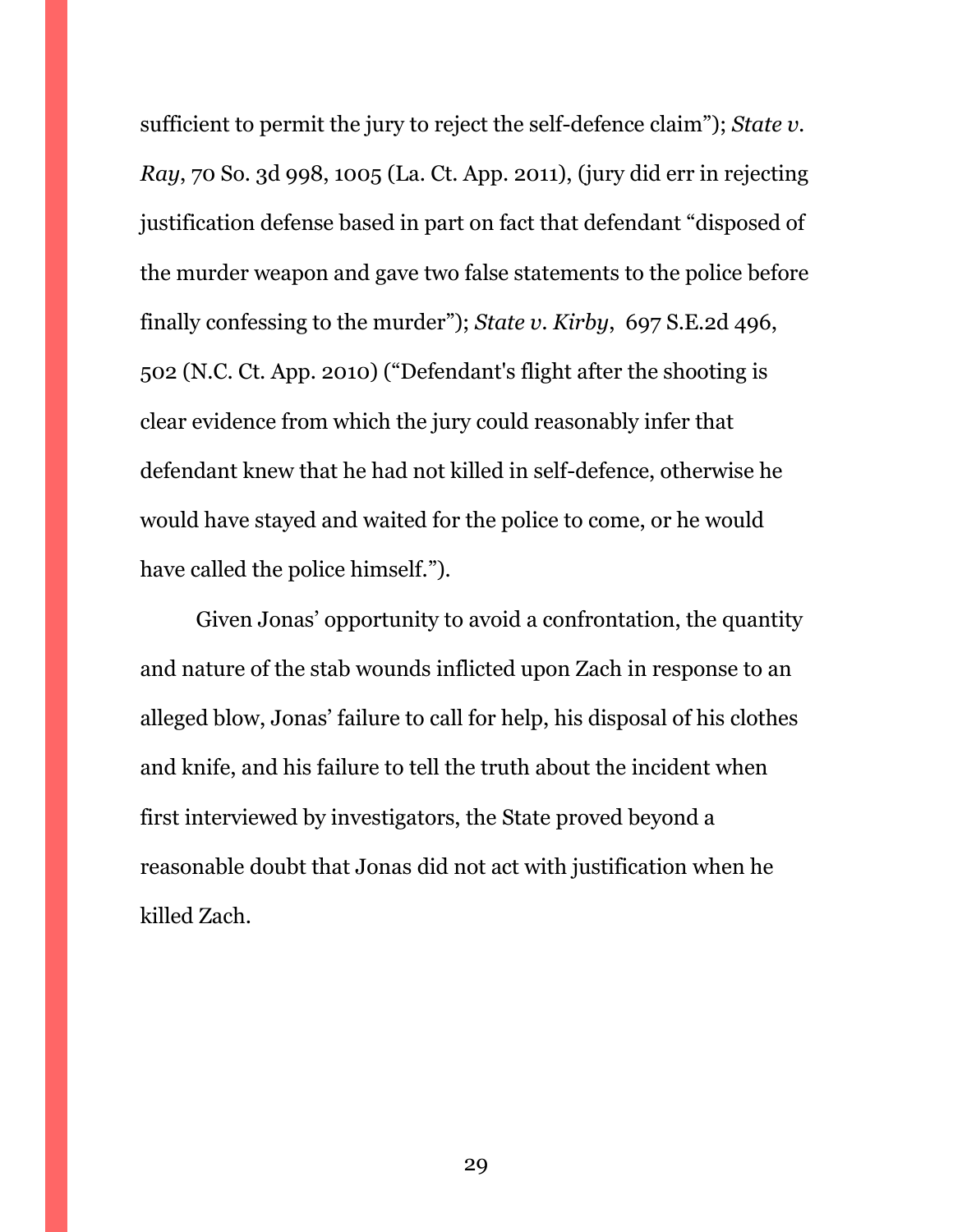### <span id="page-36-0"></span>**III. Counsel Was Not Ineffective for Failing to Object to Alleged Prosecutorial Misconduct.**

#### **Preservation of Error**

A claim of ineffective assistance is an exception to the normal rules of error preservation. *State v. Lucas*, 323 N.W.2d 228, 232 (Iowa 1982).

### **Standard of Review**

The court reviews ineffective-assistance-of-counsel claims de novo. *State v. Williams*, 574 N.W.2d 293, 300 (Iowa 1998).

#### **Merits**

Jonas argues his counsel was ineffective for failing to object to alleged prosecutorial misconduct, amounting to a due process violation, during the closing arguments. Therefore, "[i]n analyzing the defendant's ineffective-assistance-of-counsel claim, [the] first step is to assess whether the record demonstrates, as a matter of law, the existence or absence of a meritorious due process violation." *State v. Graves*, 668 N.W.2d 860, 869 (Iowa 2003).

*No due process violation*. Proof of misconduct is the "initial requirement for a due process claim based on prosecutorial misconduct." *Graves*, 668 N.W.2d at 868-69. Here, Jonas claims the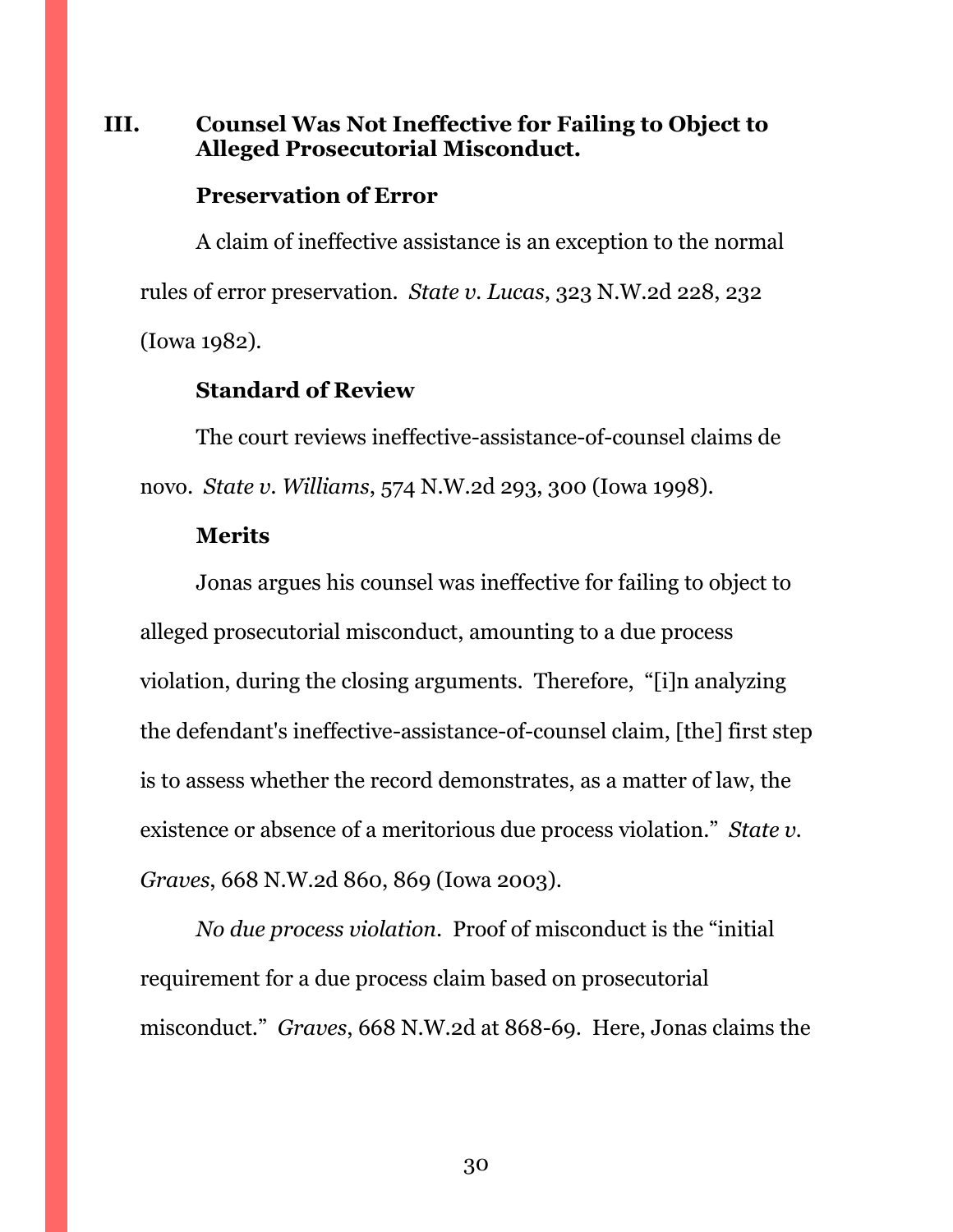prosecutor engaged in misconduct by voicing of his "personal opinion and unfairly disparage[ing]" him. Appellant's Brief, p. 62.

The examples provided by Jonas do not constitute misconduct. "[A] prosecutor is  $[...]$  free 'to craft an argument that includes reasonable inferences based on the evidence and ... when a case turns on which of two conflicting stories is true, [to argue that] certain testimony is not believable.'" *Graves,* 668 N.W.2d at 876 (quoting *State v. Davis*, 61 P.3d 701, 710-711 (Kan. 2003)).

In determining the propriety of an argument the Court considers the following questions:

> (1) Could one legitimately infer from the evidence that the defendant lied? (2) Were the prosecutor's statements that the defendant lied conveyed to the jury as the prosecutor's personal opinion of the defendant's credibility, or was such argument related to specific evidence that tended to show the defendant had been untruthful? And (3) Was the argument made in a professional manner, or did it unfairly disparage the defendant and tend to cause the jury to decide the case based on emotion rather than upon a dispassionate review of the evidence?

*Graves,* 668 N.W.2d. at 874–75.

Here, a juror could legitimately infer from the evidence that

Jonas lied. In fact, it wasn't necessary for the jury to infer Jonas'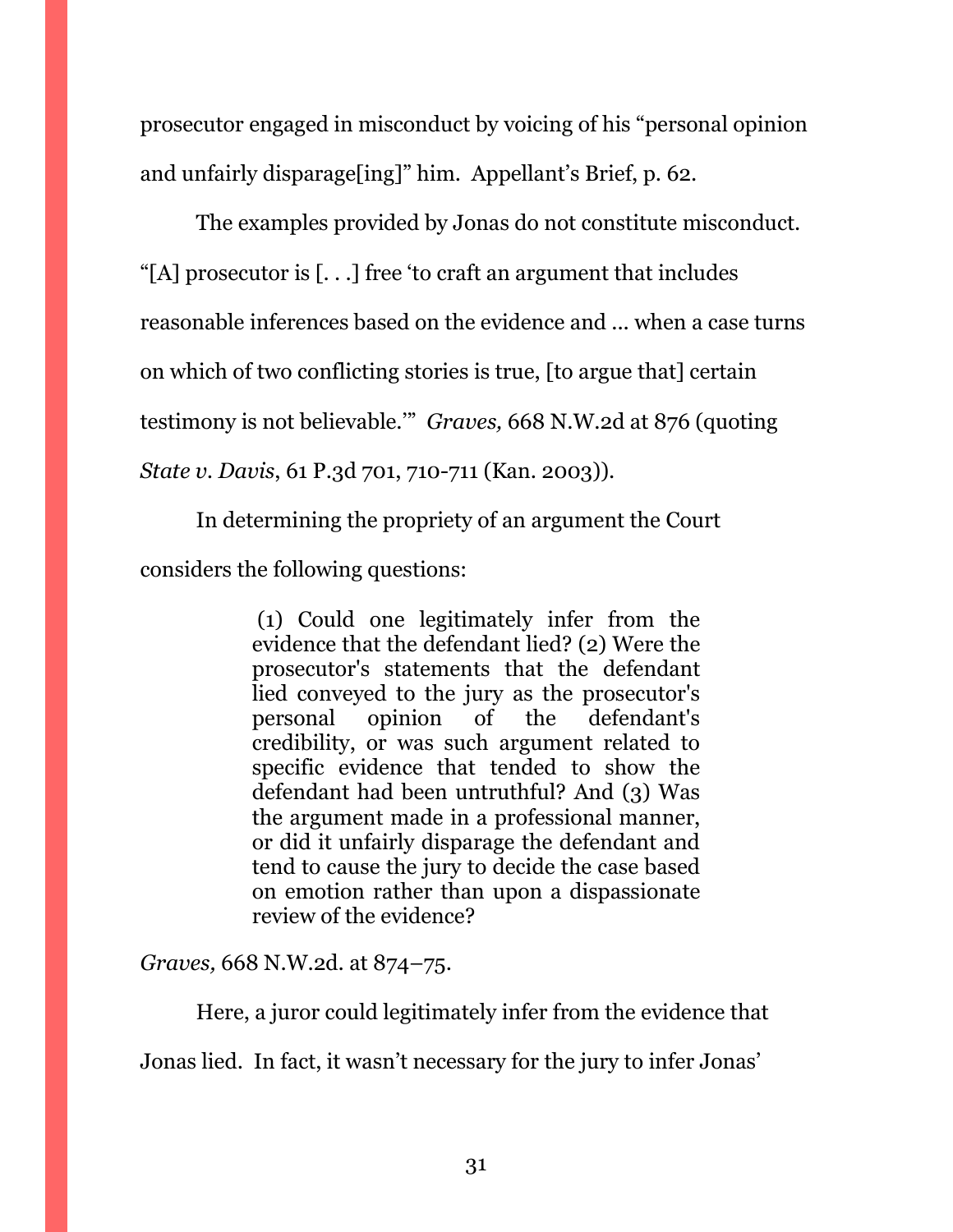deceit, he admitted that he had originally lied to police and that he threw away his bloody clothes and the knife he used. Trial Tr. p. 1438, lines 13-15, p. 1439, lines 11-22.

The prosecutor's argument was made in a professional manner and it was not based upon personal opinion. The prosecutor did not attempt to invoke the jury's emotions. *See* Sentencing Tr. p. 17, line 14-p. 18, line 2.

However, assuming there was prosecutorial misconduct, the second element in a claim of prosecutorial misconduct requires the defendant to prove "the misconduct resulted in prejudice to such an extent that the defendant was denied a fair trial." *Graves*, 668 N.W.2d at 868-69. To determine whether the petitioner was prejudiced by the prosecutorial misconduct the court considers: "(1) the severity and pervasiveness of the misconduct; (2) the significance of the misconduct to the central issues in the case; (3) the strength of the State's evidence, (4) the use of cautionary instructions or other curative measures, and (5) the extent to which the defense invited the misconduct." *Id.* at 877. These factors are assessed within the context of the whole trial. *Id*. at 869.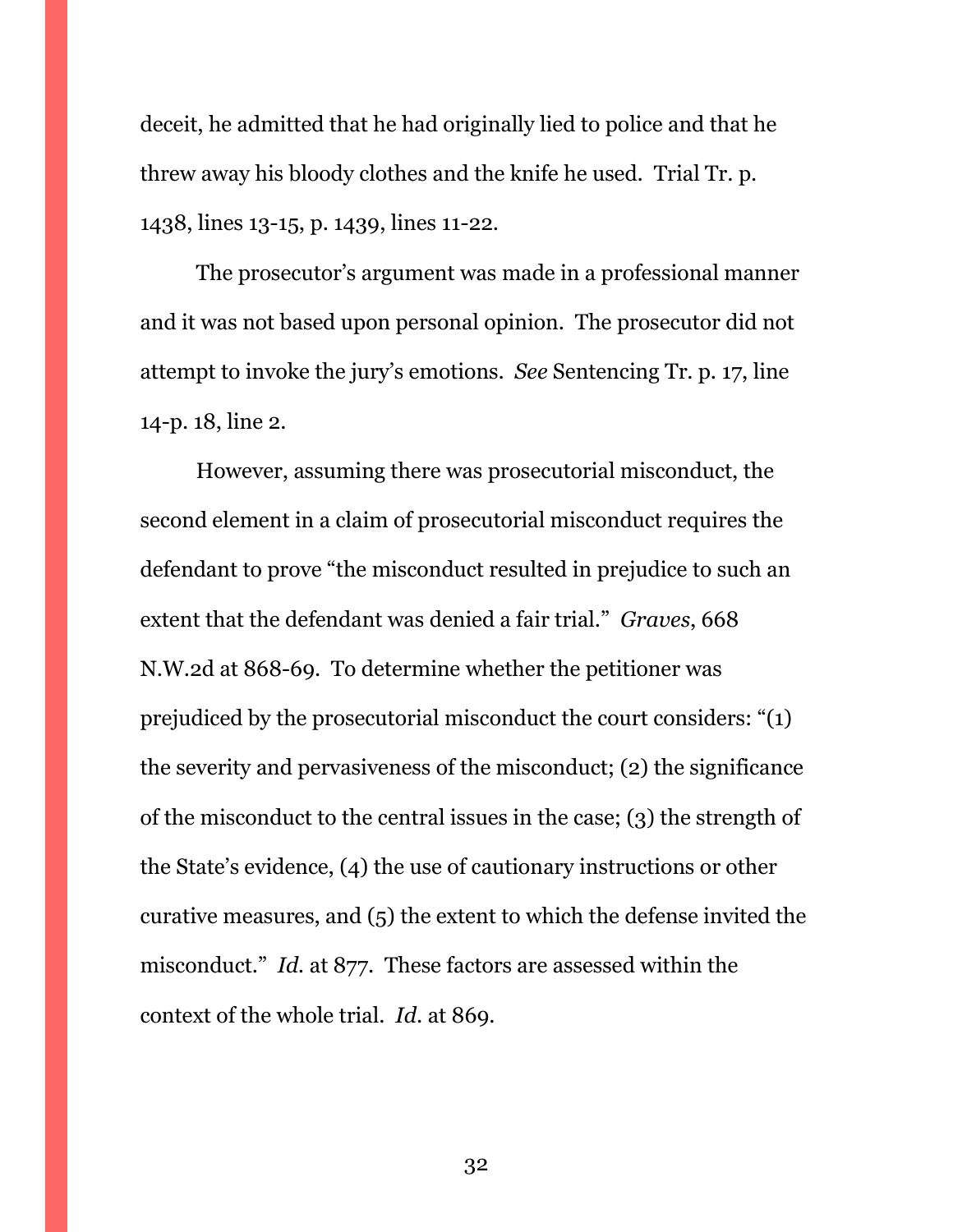As for the fourth and fifth considerations, there were no cautionary instructions pertaining to prosecutor's specific closing arguments and Jonas did not invite the alleged misconduct. The prosecutor's remarks were significant to the central issue of the case, whether Jonas had acted in self-defense.

However, the other two considerations, severity and pervasiveness of the misconduct and the strength of the State's case, support a conclusion that Jonas was not prejudiced by the prosecutor's alleged misconduct. "The most important factor under the test for prejudice is the strength of the State's case." *State v. Carey*, 709 N.W.2d 547, 559 (Iowa 2006).

The alleged misconduct was limited to closing argument, it was not pervasive throughout the trial. The alleged misconduct was within the bounds of acceptable argument based upon Jonas' admissions that he lied to police when first interviewed. Importantly, the State's case against Jonas was strong. Jonas did not deny that he killed Zach by stabbing him. Rather, Jonas relied upon a justification defense. As set forth in Division II, the State presented ample evidence to disprove Jonas' defense.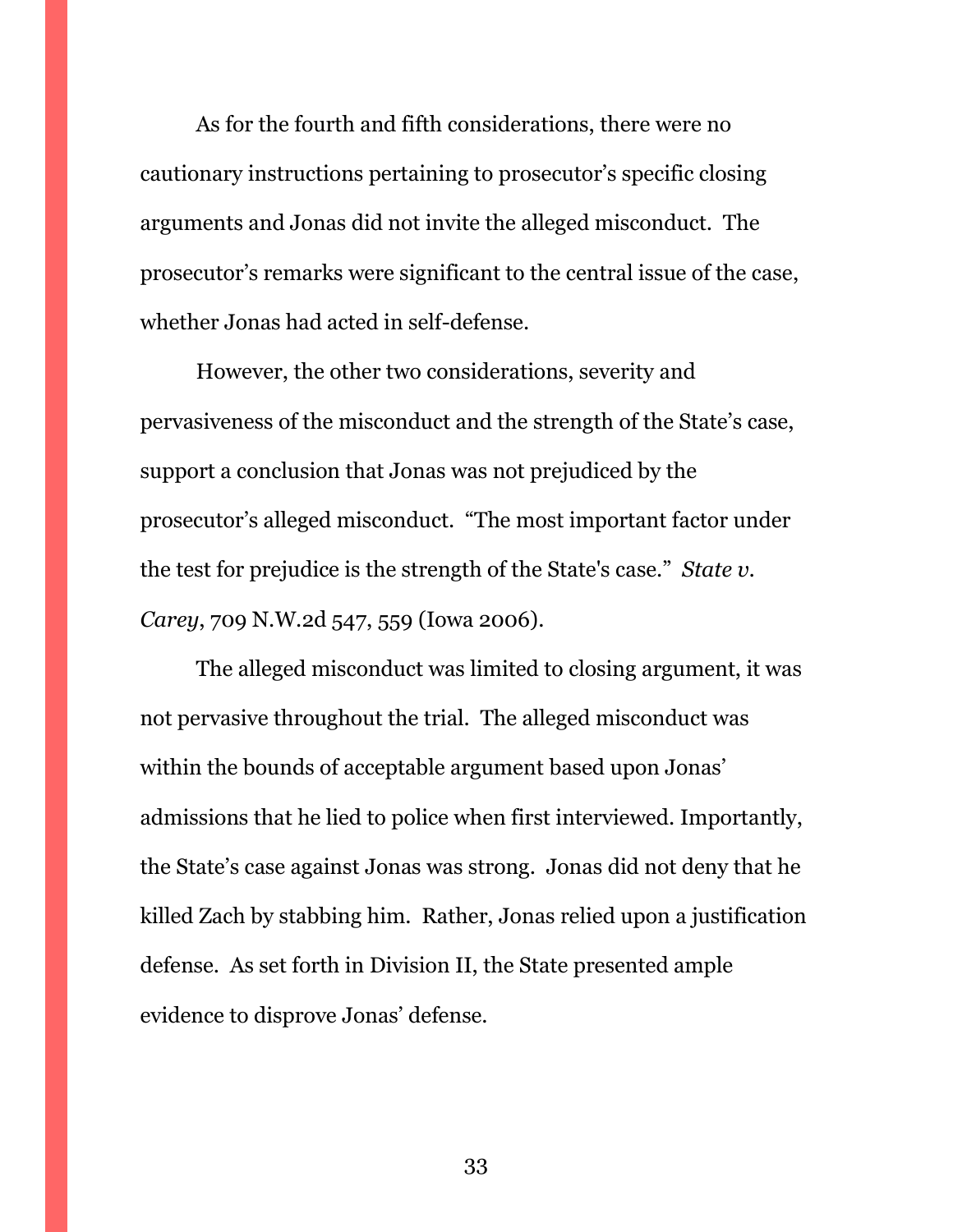If the prosecutor committed misconduct, it was not prejudicial misconduct.

*Counsel was not ineffective.* To prove counsel was ineffective, the defendant must show: (1) trial counsel failed to perform an essential duty; and (2) prejudice resulted from counsel's error. *Strickland v. Washington*, 466 U.S. 668 (1984); *State v. McPhillips*, 580 N.W.2d 748, 754 (Iowa 1998). The Court can affirm on appeal if either element is absent. *McPhillips,* 580 N.W.2d at 754.

*Counsel did not breach an essential duty.* To prove the first prong of an ineffective assistance of counsel claim, the defendant must prove his counsel's performance was not within the normal range of competence. *Id*. The court presumes counsel is competent. *State v. Spurgeon*, 533 N.W.2d 218, 219 (Iowa 1995). The defendant "must overcome the strong presumption that counsel's actions were reasonable under the circumstances and fell within the normal range of professional competency." *State v. Hildebrant*, 405 N.W.2d 839, 841 (Iowa 1987).

Because there was no misconduct and no due process violation, counsel had no duty to object to the prosecutor's closing argument.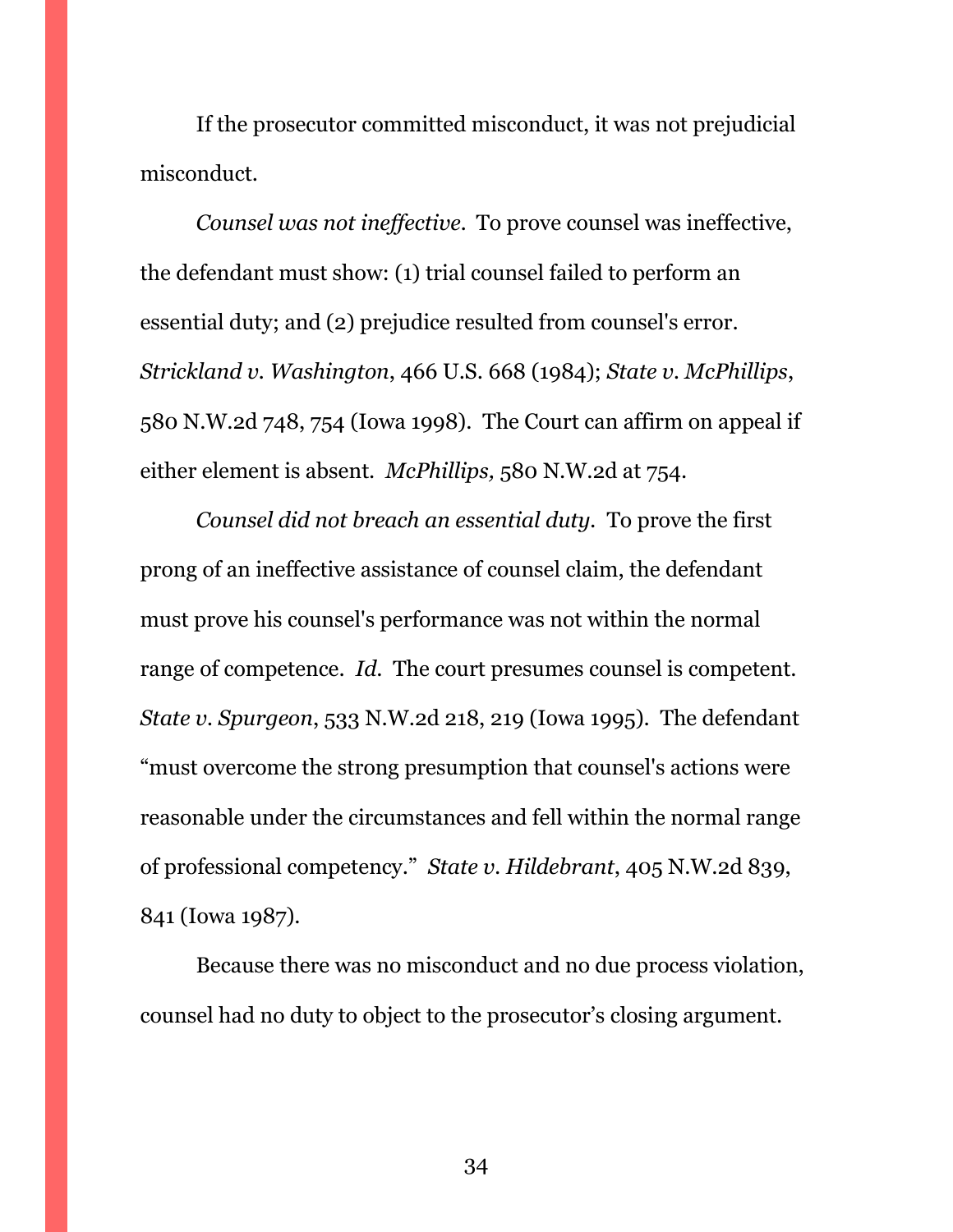*State v. Griffin,* 691 N.W.2d 734, 737 (Iowa 2005) ("counsel has no duty to raise an issue that has no merit").

*Jonas was not prejudiced by counsel's alleged breach.* "The defendant establishes prejudice by showing there is a 'reasonable probability that but for counsel's unprofessional errors, the result of the proceeding would have been different.'" *State v. Hopkins,* 576 N.W.2d 374, 378 (Iowa 1998) (citing *Strickland,* 466 U.S. at 694). A "'reasonable probability is a probability sufficient to undermine confidence in the outcome of the defendant's trial.'" *State v. Bugely*, 562 N.W.2d 173, 178 (Iowa 1997) (citing *State v. Kraus*, 397 N.W.2d 671, 673 (Iowa 1986)).

In *State v. Rai,* No. 09-1207, 2010 WL 2925851, at \*7 (Iowa Ct. App. July, 28, 2010), wherein the defendant made a similar ineffective-assistance-of-counsel claim based upon the failure to object to prosecutorial misconduct, the Court of Appeals observed that "'prejudice' seemingly enters into the calculus twice—first, in deciding whether prosecutorial misconduct occurred, and, second, in determining whether the defendant was prejudiced by it for ineffective assistance purposes." The Court reasoned that "the supreme court seemingly merged the two inquiries into one,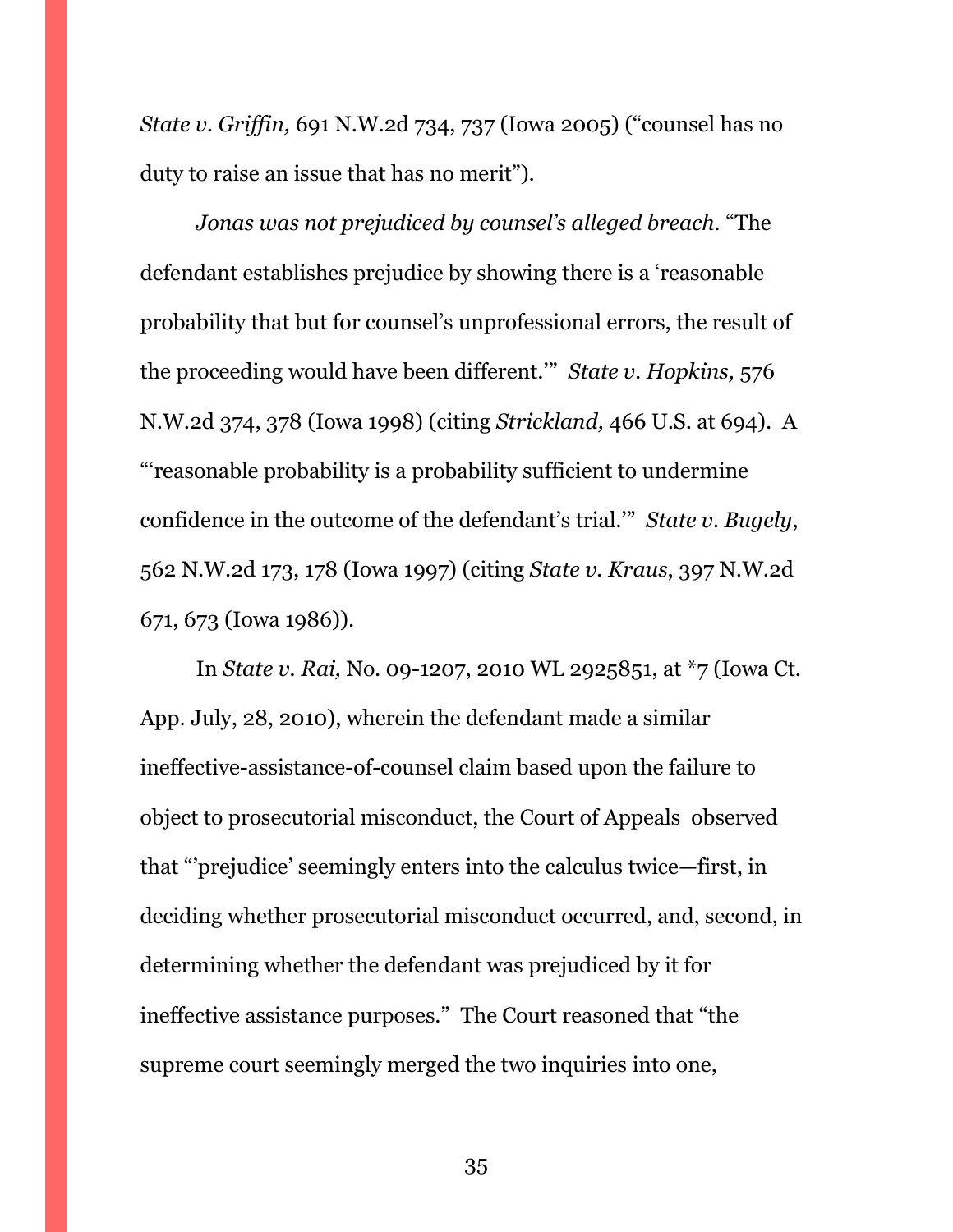emphasizing that '[t]he most important factor is *the strength of the State's case against the defendant.'" Rai,* No. 09-1207, 2010 WL 2925851, at \*7 (quoting *State v. Boggs*, 741 N.W.2d 492, 509 (Iowa 2007)).

Because Jonas cannot demonstrate that he was prejudiced by the alleged misconduct for due process purposes, he cannot demonstrate the result of his trial was undermined by any alleged breach of duty by counsel.

## <span id="page-42-0"></span>**IV. The District Court Did Not Err in Denying Jonas' Motion for New Trial.**

### **Preservation of Error**

The State agrees that Jonas preserved error on this issue by filing a motion for new trial and obtaining the district court's ruling upon it. Motion for New Trial, Sentencing Tr. p. 7, line 1-p.9, line 18. *State v. Manna*, 534 N.W.2d 642, 644 (Iowa 1995) ("issues must be presented to and passed upon by the district court before they can be raised and decided on appeal").

### **Standard of Review**

"In ruling upon motions for new trial, the district court has a broad but not unlimited discretion in determining whether the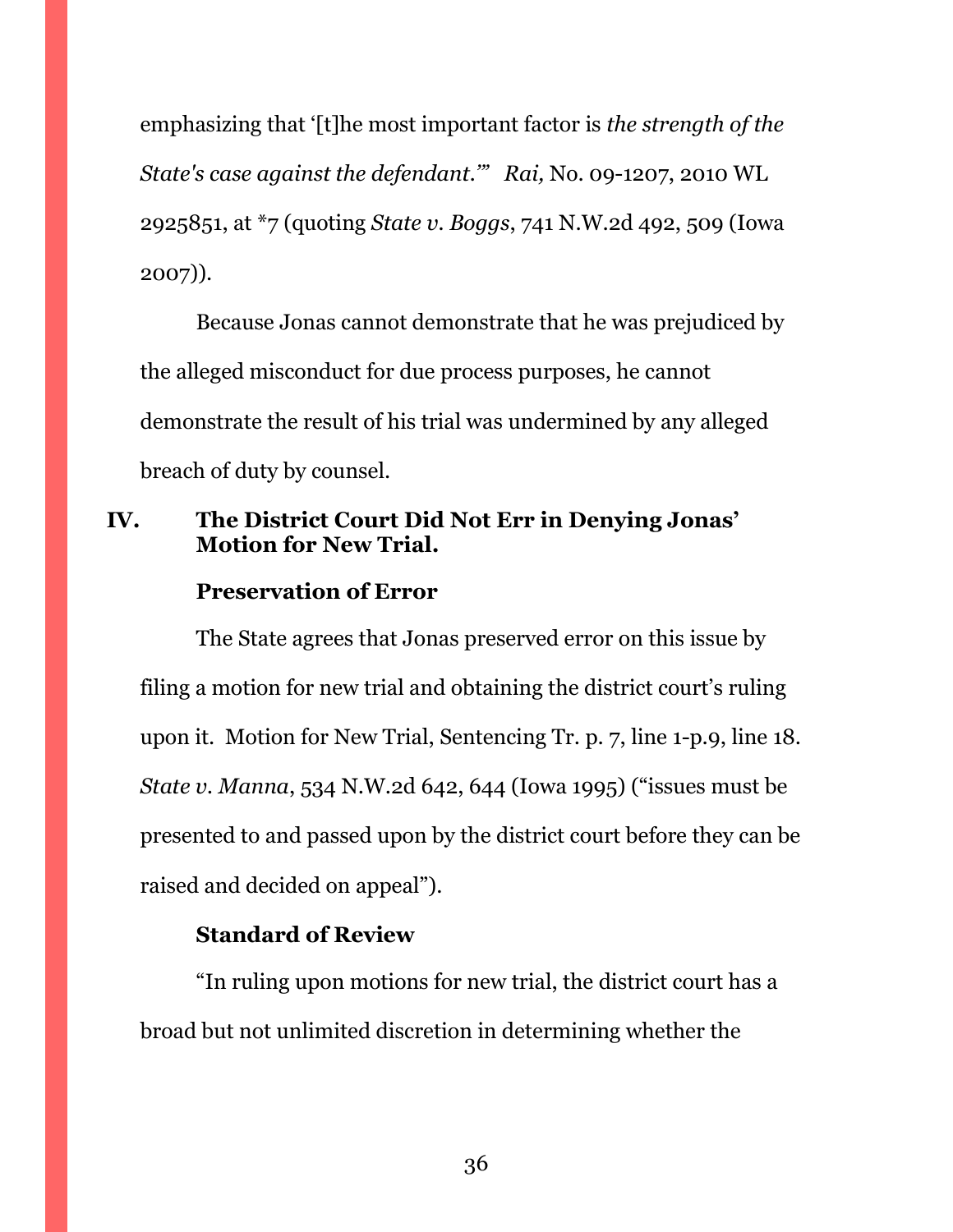verdict effectuates substantial justice between the parties." Iowa R. Civ. P. 6.904.

#### **Merits**

Jonas urges the district court erred in denying his motion for new trial because it did not sufficiently weigh the the evidence to determine whether it was contrary to a finding that the State had disproved his justification defense beyond a reasonable doubt.

Pursuant to Iowa Rule of Criminal Procedure 2.24(2)(b)(6), the district court may grant a new trial "[w]hen the verdict is contrary to law or evidence." In ruling upon "a motion for new trial based on the ground that the verdict was contrary to the weight of the evidence, the district court must 'weigh the evidence and consider the credibility of the witnesses.'" *State v. Scalise,* 660 N.W.2d 58, 65-66 (Iowa 2003) (quoting *Ellis*, 578 N.W.2d at 658). "The court is not to approach the evidence from the standpoint "most favorable to the verdict." *Id. "*Rather, the court must independently consider whether the verdict is contrary to the weight of the evidence and that a miscarriage of justice may have resulted." *Id.* 

The Iowa Supreme Court has cautioned that "'the power to grant a new trial on this ground should be invoked only in exceptional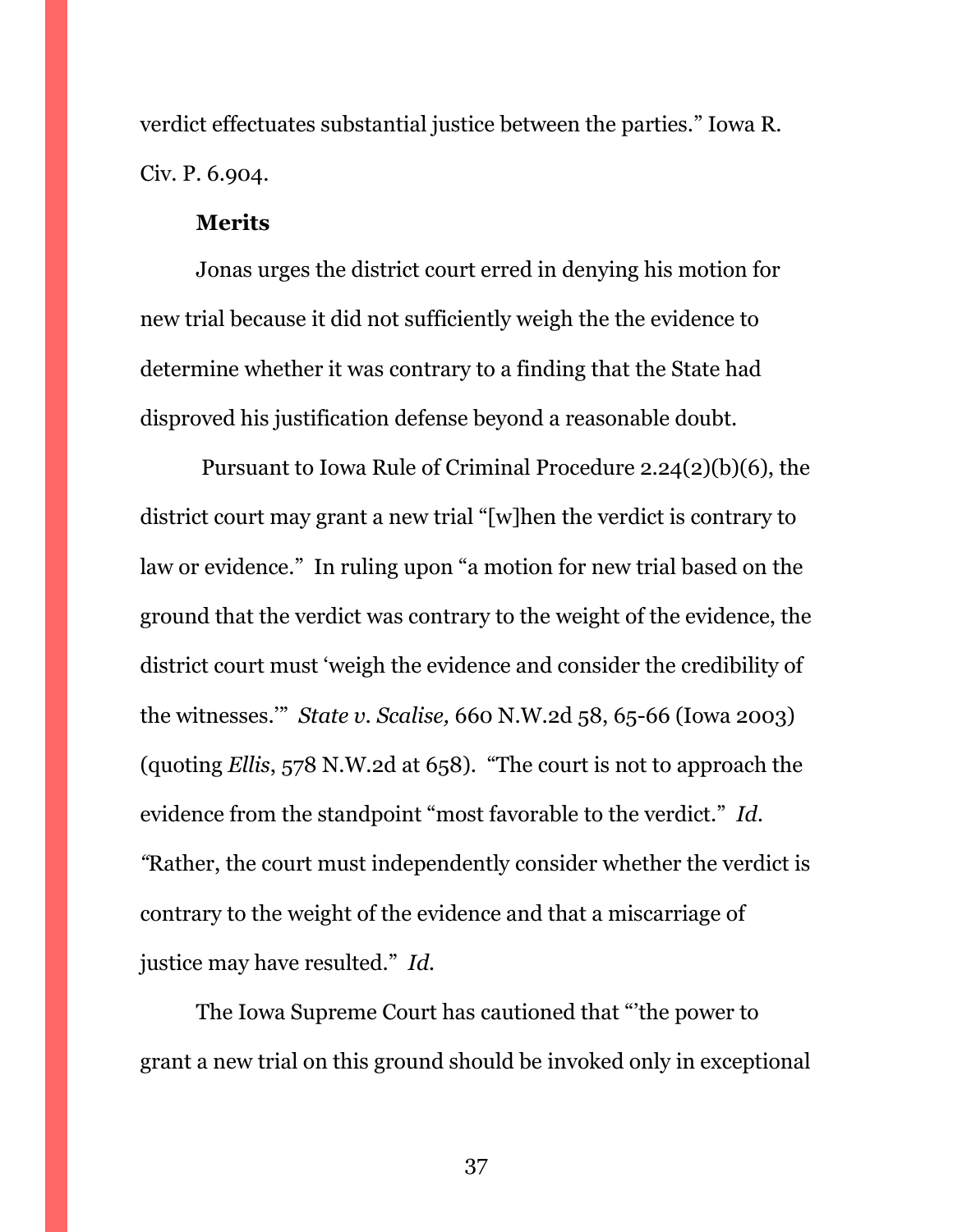cases in which the evidence preponderates heavily against the verdict.'" *State v. Ellis,* 578 N.W.2d 655, 659 (Iowa 1998) (quoting 3 Charles A. Wright, Federal Practice and Procedure § 553, at 245-48 (2d ed.1982)). In addressing Jonas' motion for new trial, the district court opined:

> This is not one of those cases. This is not a close call. The evidence, in the Court's view, is overwhelming. In considering and weighing the credibility of the witnesses, I found that the verdict is not contrary to the weight of the evidence. I believe that the Government did prove beyond a reasonable doubt that Mr. Jonas did not act in self-defence.

Sentencing Tr. p. 8, lines 12-19. The district court specifically weighed the evidence and made a finding that the State proved "beyond a reasonable doubt that Mr. Jonas did not act in selfdefence." Sentencing Tr. p. 8, lines 12-19. The district court did not err in denying Jonas' motion for new trial. *See People v. Fernandez*, 304 A.D.2d 504, 505 (N.Y. Sup. App. Div. 2003) (finding verdict was not contrary to weight of evidence where "the complainant reached for the knife first, and even if we were to accept defendant's version of the events wherein the complainant was the initial aggressor, we would still conclude that the jury properly rejected defendant's justification defense. Defendant ended up with the knife and inflicted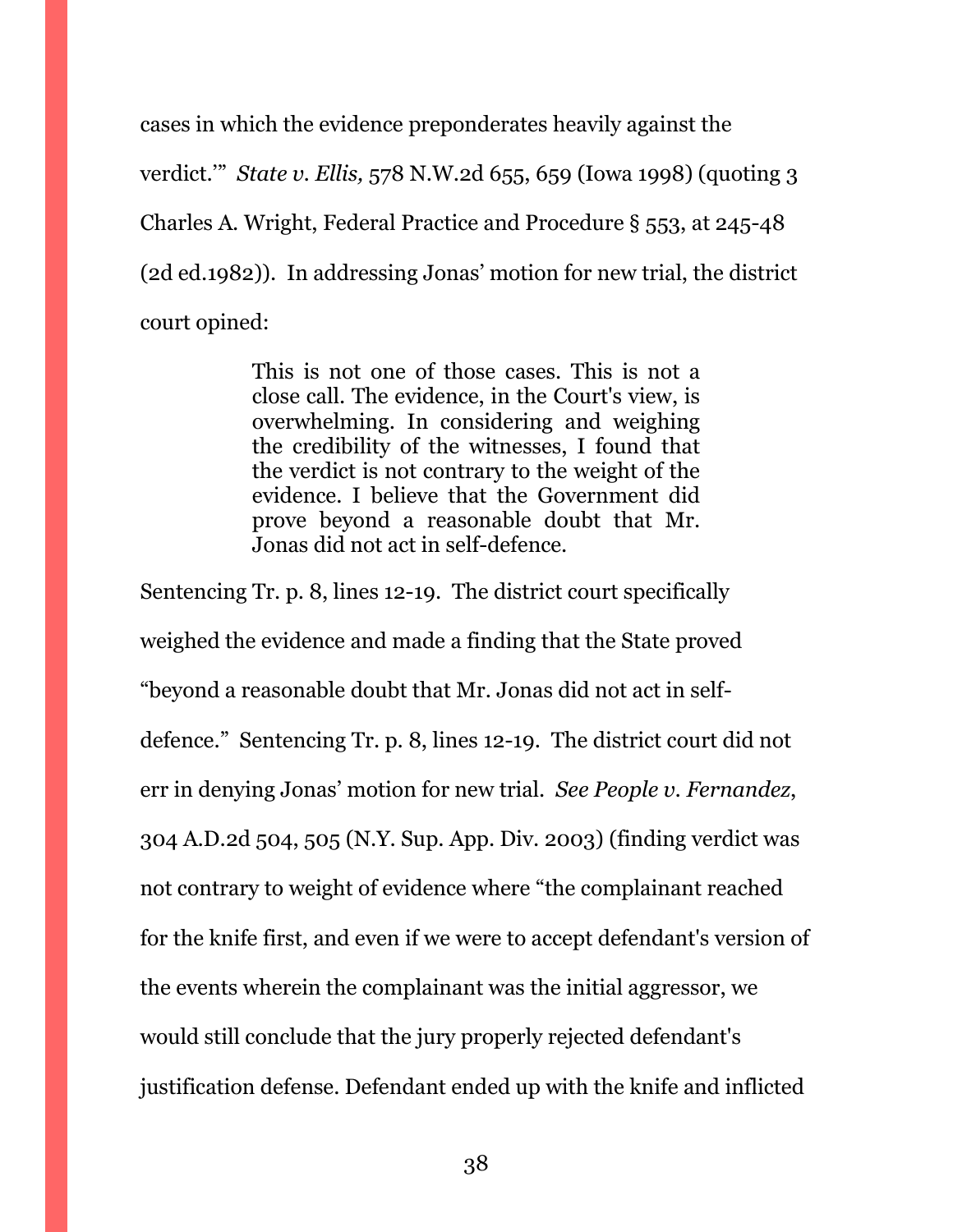severe injuries on the complainant, while defendant remained virtually uninjured.")

### **CONCLUSION**

<span id="page-45-0"></span>For all the reasons set forth above, the State respectfully

<span id="page-45-1"></span>requests this Court affirm Jonas' conviction of second-degree murder.

# **REQUEST FOR NONORAL SUBMISSION**

The State believes that this case can be resolved by reference to

the briefs without further elaboration at oral argument.

Respectfully submitted,

THOMAS J. MILLER Attorney General of Iowa

 $M^{\mu\nu}$ 

**LINDA J. HINES** Assistant Attorney General Hoover State Office Bldg., 2nd Fl. Des Moines, Iowa 50319 (515) 281-5976 [linda.hines@iowa.gov](mailto:linda.hines@iowa.gov)